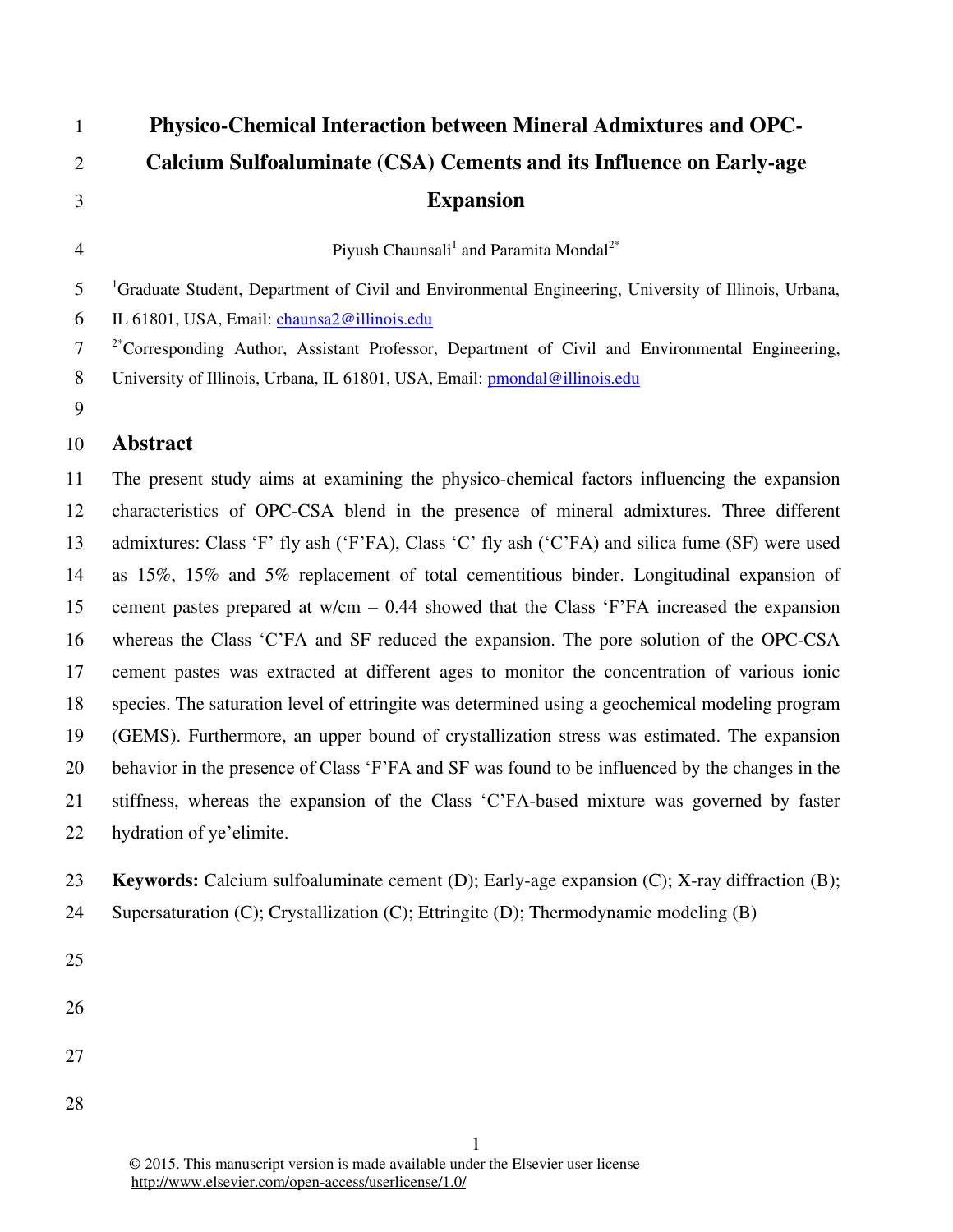#### 29 **1. Introduction**

30 Calcium sulfoaluminate (CSA) cements were originally developed and promoted as shrinkage-31 compensating cements [1]. Different combinations of CSA cements with ordinary Portland 32 cement (OPC) have been used for various structural applications [2]. In structural concrete, the 33 presence of restraint can fully or partially prevent the expansion of OPC-CSA concrete, which 34 leads to the development of compressive stress that can be utilized to counteract the tensile stress 35 developed due to drying shrinkage. Recently, there has been a tremendous increase in the 36 research of CSA cements as its manufacturing is supposed to be more sustainable than that of the 37 Portland cement. CSA clinkers can be produced at lower kiln temperature (~1250°C) which 38 reduces energy consumption considerably [3-6]. The limestone requirement is lower for 39 producing CSA clinkers, which reduces the associated  $CO<sub>2</sub>$  emission. Additionally, CSA clinkers 40 require less energy for grinding as they are more porous than the Portland cement clinker [7, 8]. 41 These factors contribute toward reducing the energy demand and carbon footprint of CSA 42 cements. Ye'elimite  $(C_4A_3\hat{S})$  is the main phase present in CSA cements along with other phases 43 such as belite (C<sub>2</sub>S), calcium sulfate (C<sub>3</sub>S) and ferrite (C<sub>4</sub>AF) in CaO-Al<sub>2</sub>O<sub>3</sub>-SiO<sub>2</sub>-Fe<sub>2</sub>O<sub>3</sub>-SO<sub>3</sub> 44 system [7, 8]. Based on the amount of added gypsum, various kinds of cements, ranging from 45 rapid-hardening to expansive, can be produced [9]. The main hydration reactions associated with 46 ye'elimite hydration are shown below [10]:

| $C_4A_3\hat{S} + 18H$                                  | $\rightarrow$ | $C_3$ A. CŜ. 12H + 2AH <sub>3</sub>       | (1) |
|--------------------------------------------------------|---------------|-------------------------------------------|-----|
| $C_4A_3\hat{S} + 2C\hat{S}H_2 + 34H$                   | $\rightarrow$ | $C_3A.3C\hat{S}.32H + 2AH_3$              | (2) |
| $C_4A_3\hat{S} + 6CH + 8C\hat{S}H_2 + 74H \rightarrow$ |               | $3C_3A$ . $3C\hat{S}$ . $32H + 2AH_3$ (3) |     |

47 where C = CaO, A = Al<sub>2</sub>O<sub>3</sub>, S = SiO<sub>2</sub>,  $\hat{S}$  = SO<sub>3</sub>, H = H<sub>2</sub>O according to the cement chemistry 48 notation. According to reaction (1), it is evident that the hydration of ye'elimite in pure water 49 forms AFm (monosulfate) and amorphous aluminum hydroxide. When there is sufficient sulfate 50 in form of gypsum or anhydrite, ettringite (AFt) will be formed instead of monosulfate, 51 according to reaction (2) [8, 11]. However, a few studies have reported the formation of ettringite 52 even in the absence of a sulfate source [12, 13]. Furthermore, reaction (3) is favored over 53 reaction (2) in presence of portlandite. An increase in portlandite amount has been found to 54 increase the rate of ye'elimite hydration at very early-age and decrease the induction period [14].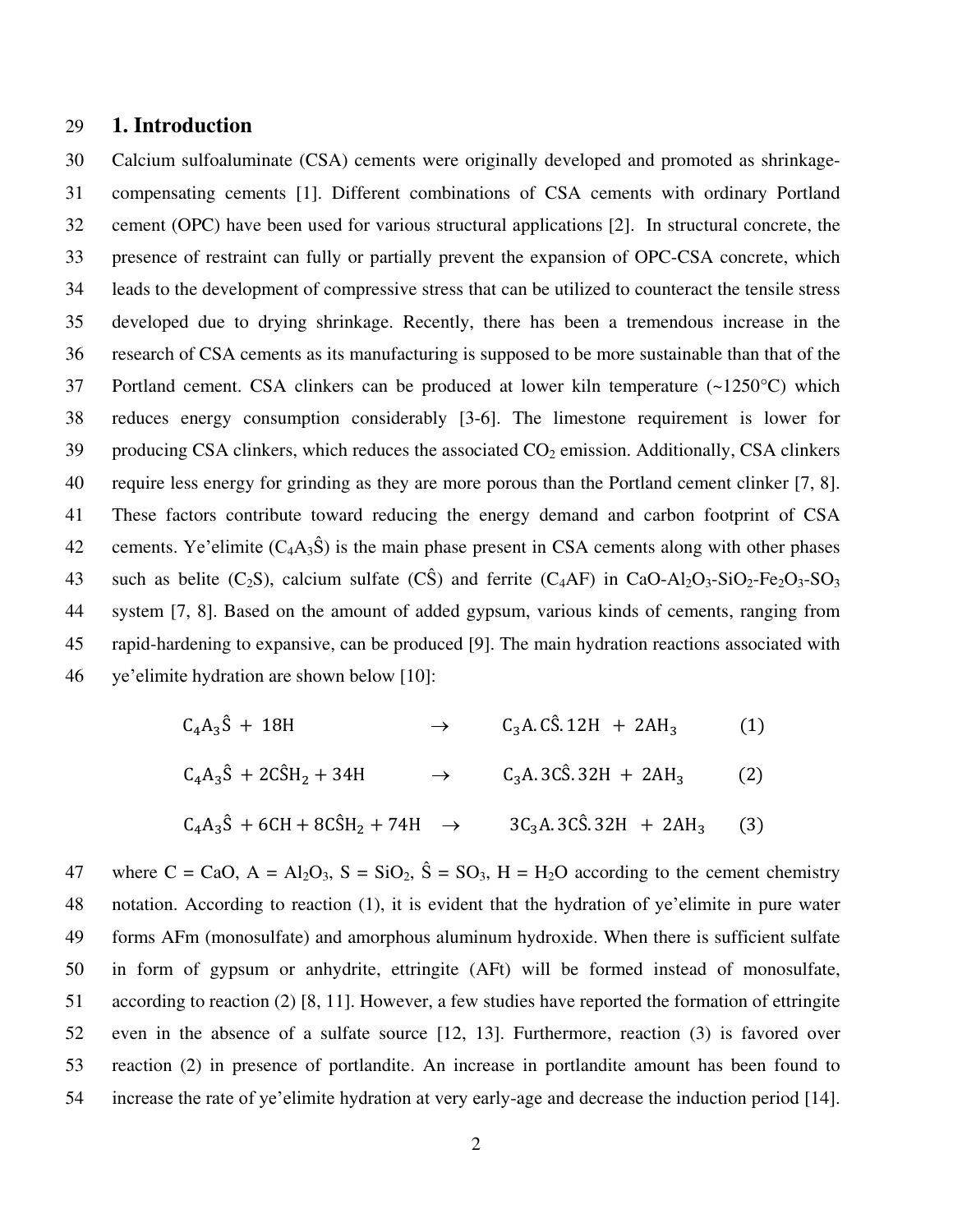55 According to Mehta [15], presence of portlandite results in the precipitation of smaller ettringite 56 crystals which tend to be expansive due to their swelling characteristics. Among various 57 proposed mechanisms of expansion, crystallization stress theory is a widely accepted mechanism 58 according to which crystals grow from a supersaturated solution [16-18]. The upper bound of 59 crystallization pressure, as set by supersaturation, can be expressed as [19]:

$$
\sigma_C = \frac{RT}{V_m} \ln \left( \frac{K}{K_{sp}} \right) \tag{1}
$$

61 where *R*, *T*,  $v_m$ , *K* and  $K_{sp}$  are ideal gas constant (8.314 J/K/mol), absolute temperature ( $\mathrm{K}$ ), 62 molar volume, ion activity product and solubility product of a given crystal, respectively. 63 Supersaturation governs the size of pores where crystals can precipitate [17]. For example, 64 smaller crystals have higher surface energy which increases their solubility. Therefore, smaller 65 crystals can only achieve equilibrium with a solution of higher concentration. Hence, 66 supersaturation can be related to the pore sizes where precipitation of crystal occurs according to 67 Freundlich equation [20]:

$$
\gamma_{CL} \kappa_{CL} = \frac{RT}{V_m} \ln \left( \frac{K}{K_{sp}} \right)
$$
 Eq. (2)

69 where  $\gamma_{CL}$  and  $\kappa_{CL}$  are the interfacial free energy and the curvature of crystal, respectively. The 70 expression shows that crystals will precipitate in pores with higher curvature (i.e. smaller pore 71 size) if the supersaturation is high. In fact, in a related study on delayed ettringite formation 72 (DEF), it has been argued that the initial expansion takes place due to crystallization in 73 nanometric pores under high supersaturation [18].

74 Understanding the expansion characteristics of CSA cements is important for achieving 75 shrinkage-compensation successfully. A number of factors have been shown to affect the early-76 age expansion behavior of CSA cements including the degree of hydration of  $C_4A_3\hat{S}$  [21],  $77 \text{ C}\hat{S}/C_4A_3\hat{S}$  ratio [22, 23], presence of lime [15, 24-27], particle size distribution of CSA cements 78 [23, 28], curing condition [29] and curing temperature [21]. As CSA cements can expand 79 significantly on its own, the expansion can be controlled by blending it with the Portland cement. 80 A blend of CSA cement and the Portland cement (OPC-CSA blend) is also called Type K cement 81 [30]. In an OPC-CSA blend with low CSA cement content (less than 30%), hydration of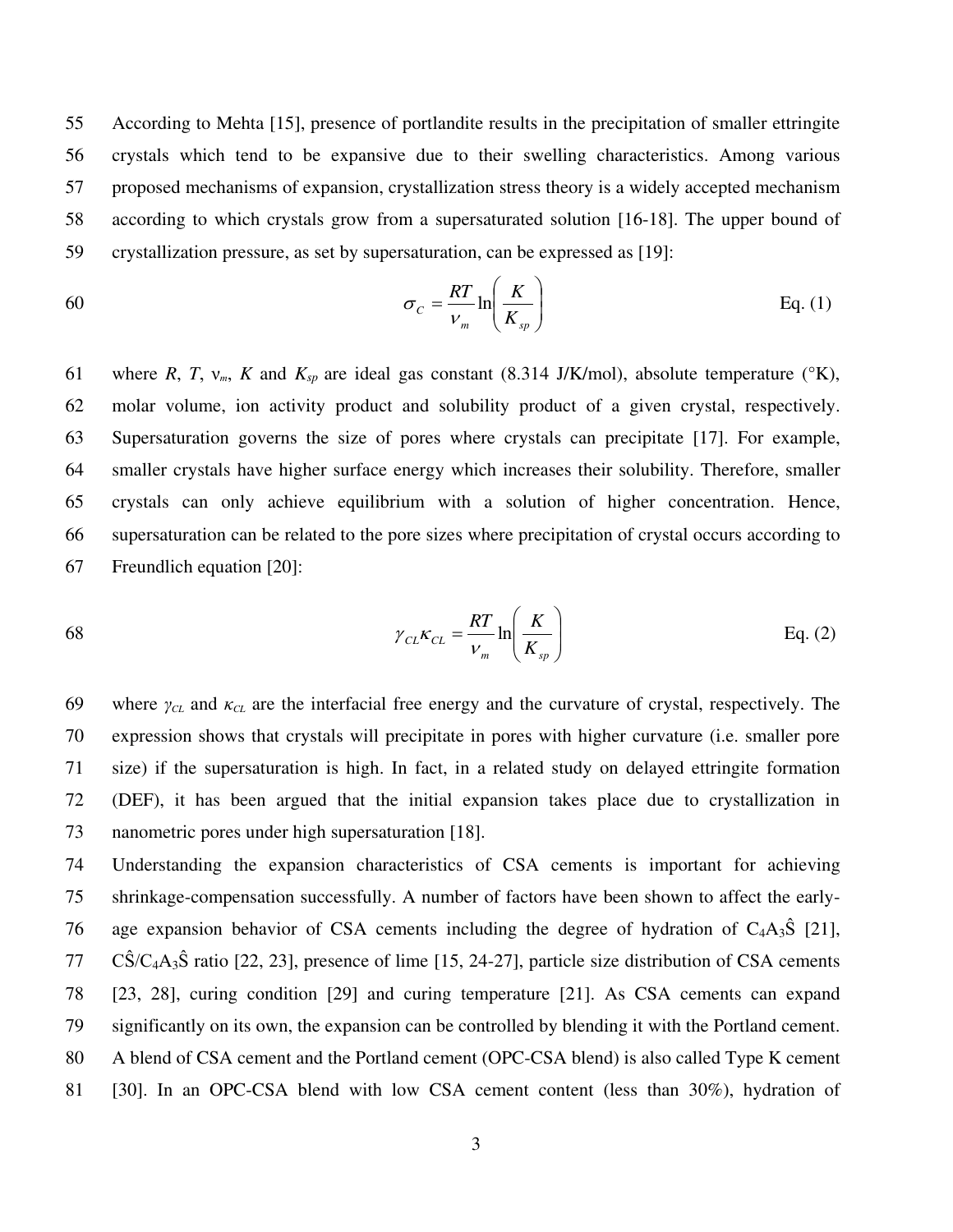82 ye'elimite occurs in the presence of lime (free lime and portlandite) and forms ettringite [31]. In 83 a study by Le Saoût et al., a 10% CSA cement addition to OPC was reported not to affect the 84 hydration mechanism of alite but retarded the  $C_3A$  reaction due to the presence of sulfates, and 85 increased the amount of ettringite [32]. In a study by Mehta [15], ettringite was reported to have 86 smaller size in the presence of lime, whereas Kurdoski and Thiel [25] did not observe any 87 difference in the ettringite morphology.

88 Incorporating mineral admixtures with CSA cements is expected to have some economic and 89 environmental benefits. Additionally, the use of mineral admixtures such as fly ash is expected to 90 result in improved workability, reduced heat of hydration, higher ultimate strength and increased 91 chemical resistance [33-35]. However, there have been very few studies toward understanding 92 the expansion potential of Type K cement (OPC-CSA blend) in the presence of mineral 93 admixtures and insufficient research is limiting practical application [36, 37]. Lobo and Cohen 94 [36] reported a decrease in expansion of Type K cement incorporating silica fume which was 95 attributed to reduced pH of pore solution resulting in a slower reaction rate of ye'elimite. In a 96 recent study by [García-Maté](http://www.sciencedirect.com/science/article/pii/S0008884613001713) et al. [33], no evidence of the interaction between fly ash and CSA 97 cement hydration was found. This study examines the early-age unrestrained expansion of OPC-98 CSA cements in the presence of two types of fly ashes (Class 'C' and 'F') and silica fume. To 99 better understand the influence of these admixtures while preventing the dilution of CSA cement, 100 a fixed quantity of expansive component (15% by weight of total cementitious material) was 101 used in this study. Physical changes, such as evolution of stiffness with time, and chemical 102 changes, such as concentration of various ionic species in pore fluid, supersaturation levels of 103 various phases such as ettringite and portlandite, and hydration of ye'elimite were monitored to 104 understand the expansion characteristics. Furthermore, crystallization stresses in OPC-CSA 105 cements were estimated using various models. It is believed that better understanding of 106 expansion behavior in the presence of mineral admixtures is warranted as it can help the end user 107 in making better predictions.

# 108 **2. Materials and Mixture Proportions**

109 The materials used in this study were a Type I ordinary Portland cement (OPC), a CSA-based 110 expansive admixture manufactured by CTS company (trade name Komponent), Class 'C' fly ash 111 (‗C'FA), Class ‗F' fly ash (‗F'FA) and silica fume (SF). Table 1 shows the oxide composition of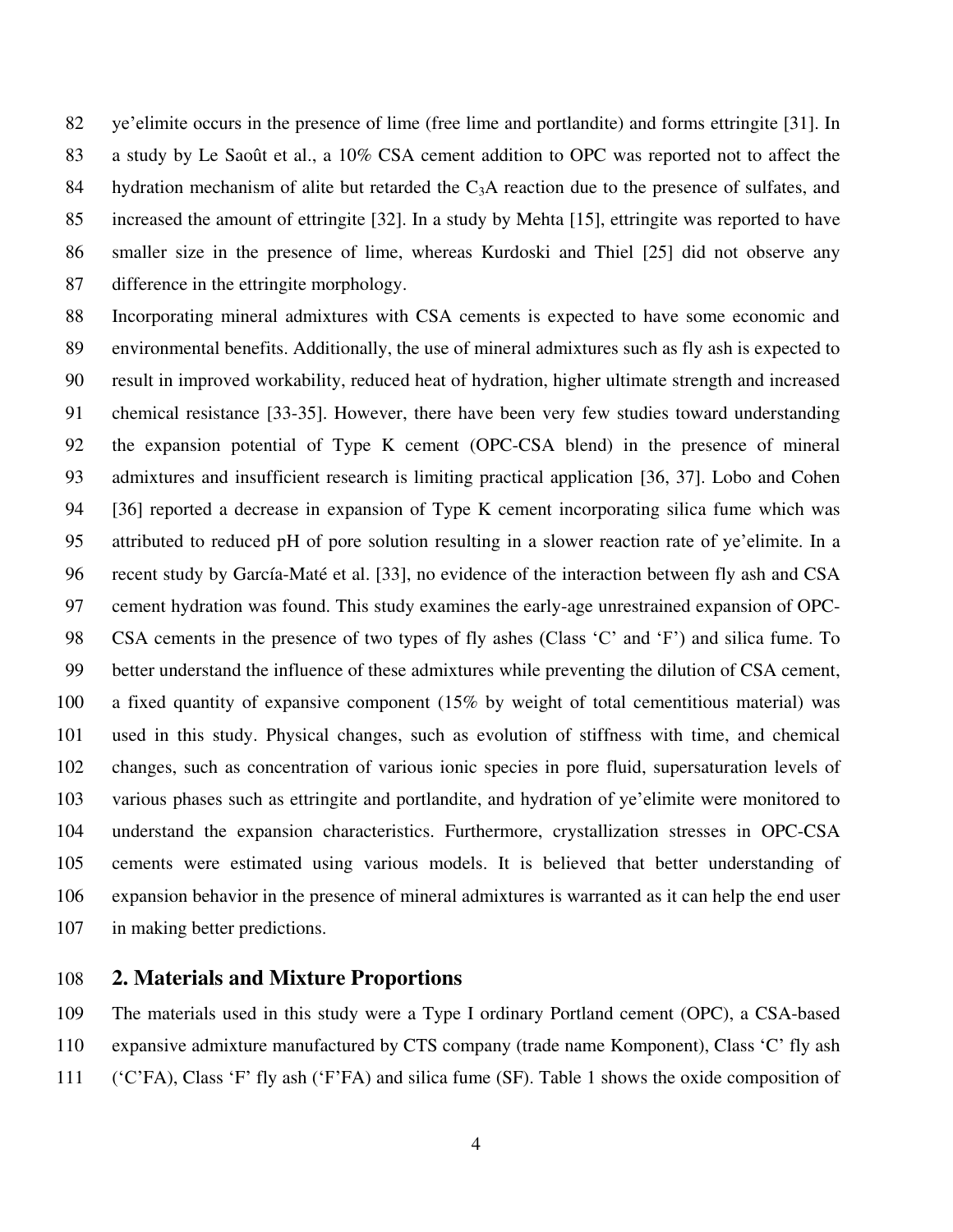112 all raw materials. The phase composition of raw materials was determined using quantitative X-

| 113 | ray diffraction (QXRD) analysis, and is shown in Table 2. |  |  |  |  |
|-----|-----------------------------------------------------------|--|--|--|--|
|-----|-----------------------------------------------------------|--|--|--|--|

|                                | <b>OPC</b> | Komponent | $F$ FA | 'C' FA | <b>SF</b> |
|--------------------------------|------------|-----------|--------|--------|-----------|
| SiO <sub>2</sub>               | 20.93      | 7.70      | 59.08  | 37.76  | > 93.0    |
| $Al_2O_3$                      | 4.45       | 7.00      | 22.43  | 19.43  |           |
| Fe <sub>2</sub> O <sub>3</sub> | 2.72       | 1.17      | 8.39   | 5.33   |           |
| CaO                            | 63.28      | 50.07     | 1.59   | 25.56  |           |
| MgO                            | 3.03       | 0.08      | 1.06   | 4.09   |           |
| SO <sub>3</sub>                | 2.44       | 26.04     | 0.20   | 2.23   |           |
| Na <sub>2</sub> O              | 0.13       | 0.18      | 0.64   | 1.07   |           |
| $K_2O$                         | 0.59       | 0.53      | 2.18   | --     |           |
| LOI                            | 1.98       | 2.10      | 2.99   | 0.58   | $<6\%$    |

114 Table 1. Chemical composition of raw materials

116 Table 2. Phase composition (% wt.) of raw materials by QXRD

| Phase Composition | <b>OPC</b> | Komponent | Class 'F' FA | Class 'C' FA |
|-------------------|------------|-----------|--------------|--------------|
| $C_3S$            | 62.2       | $-$       | --           | $-$          |
| $C_2S$            | 14.1       | 35.0      | --           | --           |
| $C_3A$            | 9.9        | --        | --           | 7.0          |
| $C_4AF$           | 5.4        | 1.5       | --           | --           |
| Ye'elimite        | $- -$      | 19.4      | --           | --           |
| Gypsum            | 1.4        | 14.7      | --           | --           |
| <b>Bassanite</b>  | 1.6        | 9.4       | --           | --           |
| Anhydrite         | 0.8        | 16.3      | --           | 1.3          |
| Quartz            |            | --        | 15.8         | 3.2          |
| Mullite           |            | --        | 21.3         | --           |
| Hematite          | $-$        | --        | 0.8          | 0.2          |
| Periclase         | 1.3        | 0.9       | --           | $1.0\,$      |
| Arcanite          | 0.4        | --        | $-$          | --           |
| Aphthitalite      | 0.1        | --        | --           |              |
| Calcite           | 2.8        | 2.8       | --           |              |
| Amorphous         |            | --        | 62.2         | 87.3         |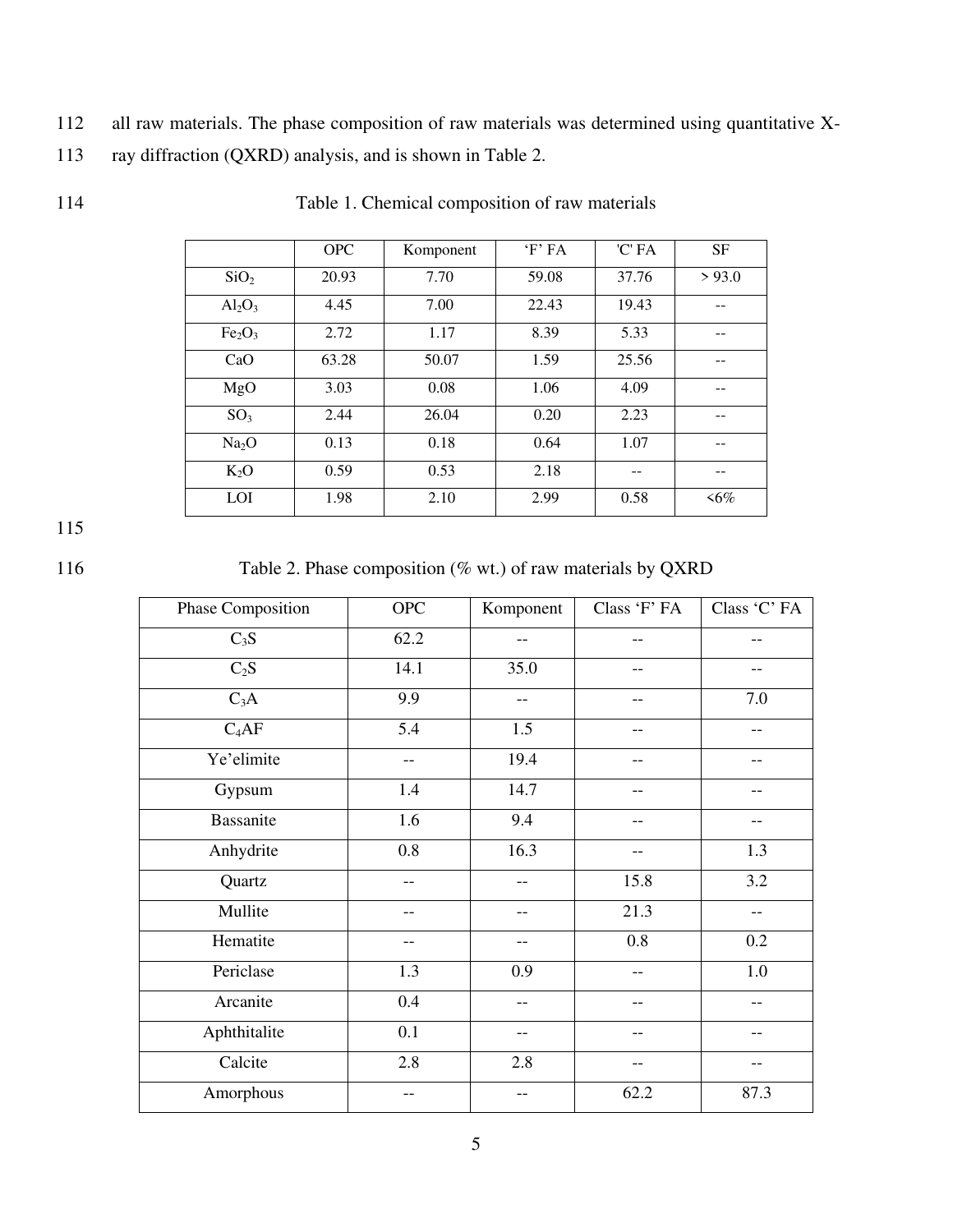| ౼<br>`otar | .UU | $\Omega$<br>.UU | . $\alpha$<br>ιw | 100 |
|------------|-----|-----------------|------------------|-----|
|            |     |                 |                  |     |

117

118 Cement paste samples were prepared with a constant water-to-cementitious material ratio (w/cm) 119 of 0.44 at 22°C. A portion of the Portland cement was replaced by the CSA-based expansive 120 admixture (Komponent) and one of the mineral admixtures ('C'FA or 'F'FA or SF). Komponent, 121 Class 'C'FA, Class 'F'FA, and SF were used as 15%, 15%, 15% and 5% replacement (by mass) 122 of the total cementitious material, respectively. Therefore, five different mixtures: 1) 100% 123 Portland cement (OPC), 2) 85% Portland cement and 15% Komponent (OPC+K), 3) 70% 124 Portland cement, 15% Komponent, and 15% Class ‗C'FA (OPC+K+‗C'FA), 4) 70% Portland 125 cement, 15% Komponent, 15% Class ‗F'FA (OPC+K+‗F'FA), and 5) 80% Portland cement, 126 15% Komponent, and 5% silica fume (OPC+K+SF) were examined in this study.

# 127 **3. Experimental Methods**

## 128 **3.1. Unrestrained Deformation at Early-age**

129 As the primary goal of this study was to examine the early-age expansion characteristics, it was 130 important to select a test method which allows length measurements at the early-age (within 24 131 hours). Considering the fact that ettringite starts forming immediately after mixing, but does not 132 contribute to the stress build-up until a certain degree of rigidity is reached by the cement matrix 133 [38], final setting time was chosen as the starting point for the expansion measurements. Final 134 setting of cement pastes was determined using a Vicat needle apparatus in accordance to ASTM 135 C191. Though primarily intended for determining autogenous shrinkage of cement paste, the 136 corrugated tube test method, as per the ASTM C1698, was selected for expansion measurement 137 in this study. The method is equally appropriate as the length measurements in the longitudinal 138 direction can be made due to the least resistance offered by the corrugated tube in this direction. 139 Also, the measurements can be started immediately after encapsulating paste in a corrugated 140 tube. It is noted here that corrugated tube maintains a sealed curing condition inside the tube, and 141 hence, were only used for measuring expansion occurring within the first 24 hours.

142 In addition to the corrugated tube test, prismatic bars of size 1 in (25 mm)  $\times$  1 in (25 mm)  $\times$ 143 11.25 in (285 mm) were prepared to determine the effects of lime water curing on the expansion 144 measurements. Samples were demolded after 24 hours, and kept in saturated lime water at 22°C. 145 The length changes were monitored at various ages according to the ASTM C490. Three samples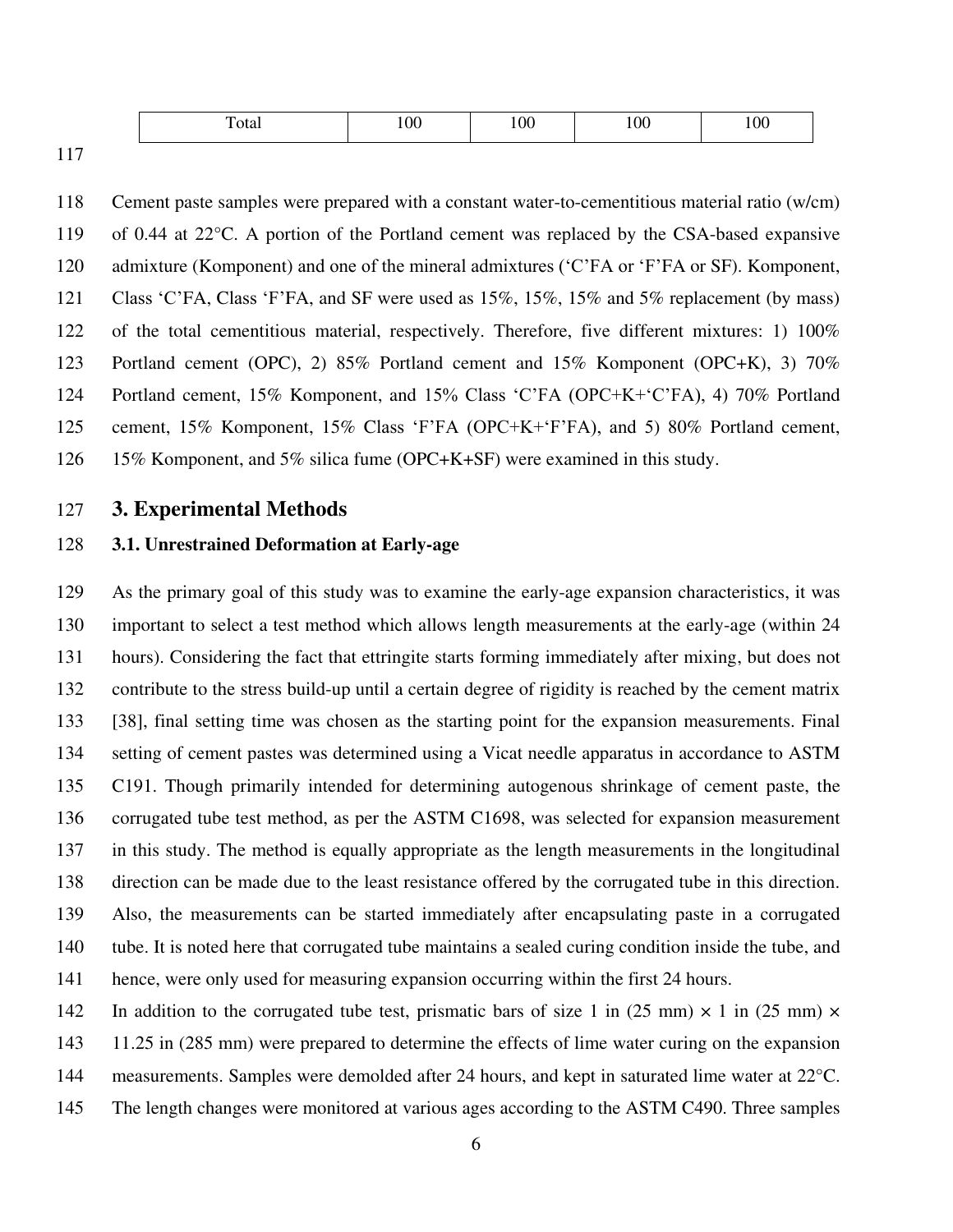146 were prepared for each batch at two different times. The standard deviation of the length 147 measurements was found to be within  $\pm 5\%$ . The initial expansion measured through corrugated 148 tube (within the first 24 hours) was added to the length measurements of prismatic samples 149 (beyond 24 hours) to estimate the total expansion from the final set time.

### 150 **3.2. X-ray Diffraction (XRD)**

151 Mineralogical composition of the basic materials and the evolution of hydrated phases were 152 monitored using XRD. At each age, samples of 2-3 mm thickness were immersed in isopropyl 153 alcohol for 24 hours in order to stop the hydration. Subsequently, the samples were dried in a 154 vacuum desiccator for at least 24 hours. It has been shown that most of the methods used for 155 stopping hydration dehydrate C-S-H and ettringite to some extent [39]. However, the results 156 should be comparable if the same preparation method is followed throughout the study. The 157 dried samples were then ground into a fine powder (< 40µm) for XRD analysis. Initially, 158 qualitative analysis was performed using the MDI Jade software (2009) in order to identify 159 crystalline phases. Once all phases were identified, the HighScore Plus (Version 3.0e) software 160 was used for Rietveld analysis [40], which relies on the minimization of the differences between 161 the measured and the calculated pattern, using a non-linear least squares fitting algorithm. The 162 refined parameters included phase scale factors, background coefficients, zero-shift error, lattice 163 parameters, peak shape parameters and preferred orientation, if needed. An internal standard 164 method based on the addition of rutile  $(TiO<sub>2</sub>)$  was utilized to determine the amorphous content of 165 basic materials and of the hydrated cement paste [41]. Rutile was found to be appropriate as an 166 internal standard as there was no trace of it in CSA-based admixture (Komponent). Rutile was 167 ground with the dried cement paste samples after solvent exchange.

#### 168 **3.3. Thermogravimetric (TG) Analysis**

169 Thermogravimetric analysis was performed on  $25 \pm 2$  mg of the powdered (prepared following 170 the method described in section 3.2) samples using a Q50-TA Instrument. The samples were 171 heated in a nitrogen environment (flow: 60 ml/min) to 900°C at a rate of 10°C per minute.

#### 172 **3.4. Pore Solution Analysis and Thermodynamic Modeling**

173 Cement paste samples of 2 in (50 mm) in diameter × 3 in (75 mm) in height were used for pore 174 solution extraction. Samples were prepared using de-ionized (DI) water at a w/cm ratio of 0.44.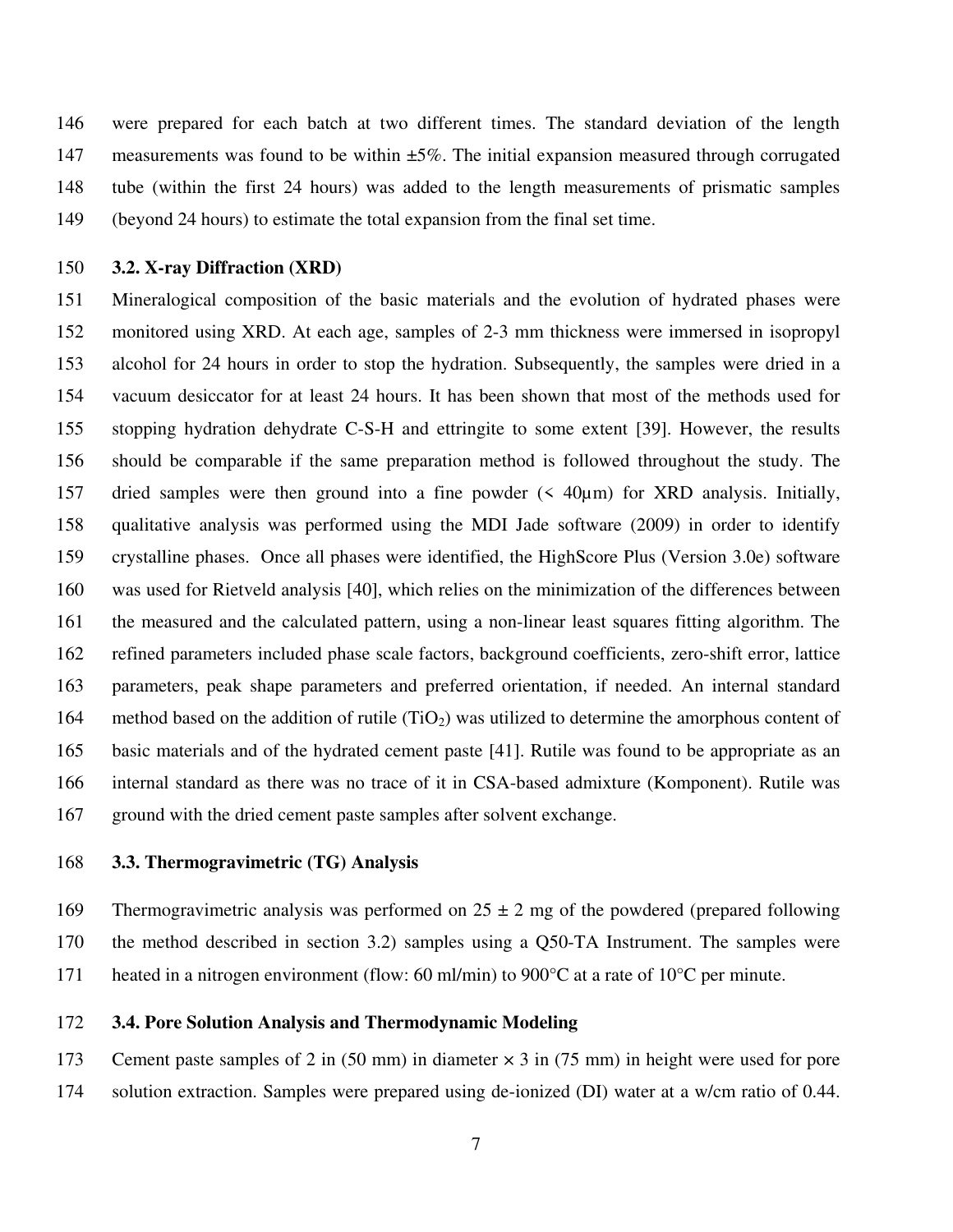175 These samples underwent a similar curing regime (24 hours of sealed curing followed by 176 saturated lime water curing) as used for the prismatic samples. The pore solution was extracted 177 after 1, 3, 7, and 21 days. A device proposed by Barneyback and Diamond [42] was used for the 178 extraction. The samples were compressed to a pressure up to 400 MPa in order to extract 5-10 ml 179 of the pore solution. It is noted here that the applied stress has been found to influence the ionic 180 concentrations in the pore solution [43]. However, the ionic concentrations in the pore solution 181 extracted by applying pressure up to approximately 500 MPa, have been found to be comparable 182 [44]. In this study, the applied maximum pressure ranged from 300 MPa to 400 MPa, depending 183 on the age of the sample. Immediately after extraction, the pore solution was filtered using a 0.2 184 um filter. One part of the extracted pore solution was treated with  $6.3\%$  HNO<sub>3</sub> to prevent 185 carbonation, and was later used for the determination of Ca, Al, Si, S, Na and K element 186 concentrations, using Inductively Coupled Plasma Optical Emission Spectrometry (ICP-OES). 187 The rest of the pore solution was used for pH measurement. A pH meter was calibrated against 188 known KOH solutions for determining hydroxyl ion concentration.

189 Using the aqueous phase composition of the cement pore solution, the hydration process can be 190 monitored by estimating the saturation index (SI) of the possible reaction products in contact 191 with the aqueous phase. The saturation index can be expressed as [45, 46]:

$$
SI = \ln\left(\frac{K}{K_{sp}}\right) \tag{3}
$$

193 where *K* is the ion activity product and  $K_{sp}$  is the solubility product of a given phase. If SI = 0, 194 the solution is at equilibrium, whereas for  $SI > 0$  and  $SI < 0$ , the solution is supersaturated and 195 undersaturated with respect to a given crystal, respectively. The dissolution reaction of ettringite 196 can be expressed in the following form [44-45]:

$$
197 \qquad Ca_6Al_2(SO_4)_3(OH)_{12}.26H_2O \leftrightarrow 6Ca^{2+} + 2Al(OH)_4^- + 3SO_4^{2-} + 4OH^- + 26H_2O \qquad \text{Eq. (4)}
$$

198 Now, considering the ionic species forming ettringite, the ion activity product of ettringite can be 199 written as:

200 
$$
K(extringite) = \left\{Ca^{2+}\right\}^{6} \left\{Al(OH)_{4}^{-}\right\}^{2} \left\{OH^{-}\right\}^{4} \left\{SO_{4}^{-2-}\right\}^{3} \left\{H_{2}O\right\}^{26} \qquad \text{Eq. (5)}
$$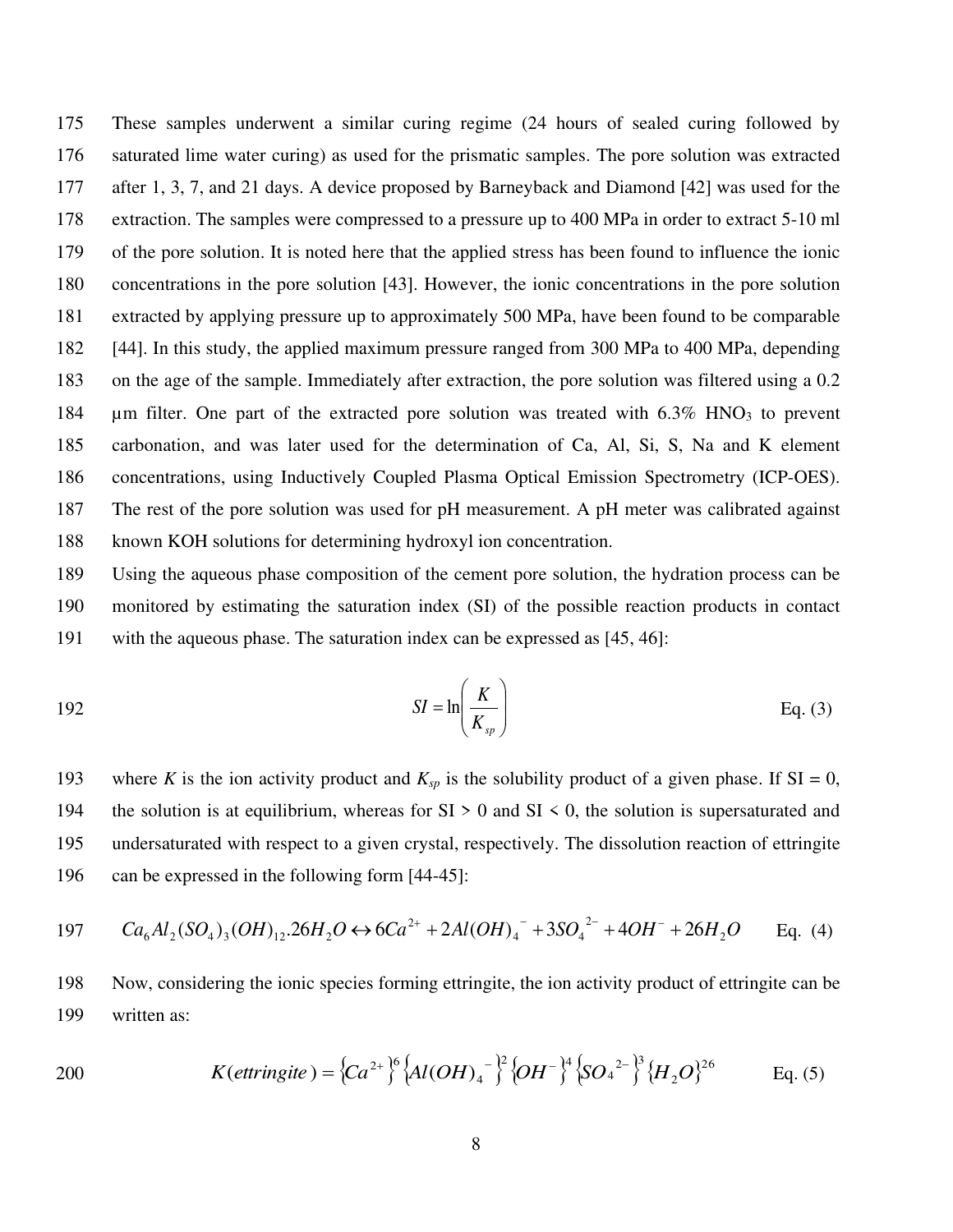201 where  ${Ca<sup>2+</sup>}$ ,  ${Al(OH)<sub>4</sub>}$ ,  ${OH}$ ,  ${SO<sub>4</sub><sup>2-</sup>}$  and  ${H<sub>2</sub>O}$  are the activities of species. The 202 solubility product  $(K_{\text{on}})$  of ettringite at 25<sup>o</sup>C is 10<sup>-44.90</sup> [47, 48]. The activity of an ion is the 203 product of ion concentration  $(m_i)$ , and activity coefficient  $(\gamma_i)$ . The activity coefficient, which 204 depends on ionic strength of the solution (*I*), other ionic species and temperature, can be 205 calculated using extended Debye-Hückel equation as [49]:

206 
$$
\log \gamma_i = \frac{-Az_i^2 \sqrt{I}}{1 + Ba_i \sqrt{I}} + b_i I
$$
 Eq. (6)

207 where *A* and *B* are Debye- Hückel solvent parameters and dependent only on temperature, *a<sup>i</sup>* is 208 the Debye-Hückel ion-size parameter,  $b_i$  is a semi-empirical parameter (~ 0.064 at 25<sup>o</sup>C),  $z_i$  is the charge of ion and *I* is the effective ionic strength ( $I = \frac{1}{2}\sum m_i z_i^2$  in mol/kg H<sub>2</sub>O) of the solution. 210 Using ion activity product and solubility product of a phase, its saturation level in the pore 211 solution can be determined using Eq. (3). When the aqueous phase is supersaturated with respect 212 to a specific solid (i.e.,  $SI > 0$ ), there is tendency for precipitation of the solid until equilibrium is 213 reached. Similarly, in an undersaturated condition  $(SI \le 0)$ , the solid will tend to dissolve in order 214 to achieve equilibrium. In this study, the thermodynamic calculations to estimate saturation 215 indices were performed by using a geochemical modeling package: GEMS-PSI [50, 51] which 216 was supplemented with cement specific thermodynamic database [52].

# 217 **3.5. Capillary Porosity**

218 Capillary porosity of the cement paste samples was determined by the solvent exchange method 219 [53]. Cement paste disks of 25 mm (diameter)  $\times$  1-2 mm (thickness) were cut and immersed in 220 isopropyl alcohol for 24 hours. Afterward, the volume of the samples was determined by the 221 buoyancy method using isopropyl alcohol as the liquid medium. Subsequently, the samples were 222 dried in a vacuum desiccator. The weight difference due to drying was attributed to the removal 223 of capillary water. Finally, capillary porosity was calculated by dividing capillary pore volume 224 by the sample volume.

## 225 **3.6. Dynamic Modulus Test**

226 Stiffness of cement paste samples of 1.5 in  $(38 \text{ mm}) \times 1.5$  in  $(38 \text{ mm}) \times 6$  in  $(150 \text{ mm})$  was 227 monitored by performing a dynamic modulus test according to the ASTM C215. The 228 longitudinal resonant frequency was measured to calculate the dynamic elastic modulus (E) of 229 the paste samples according to the following relationship: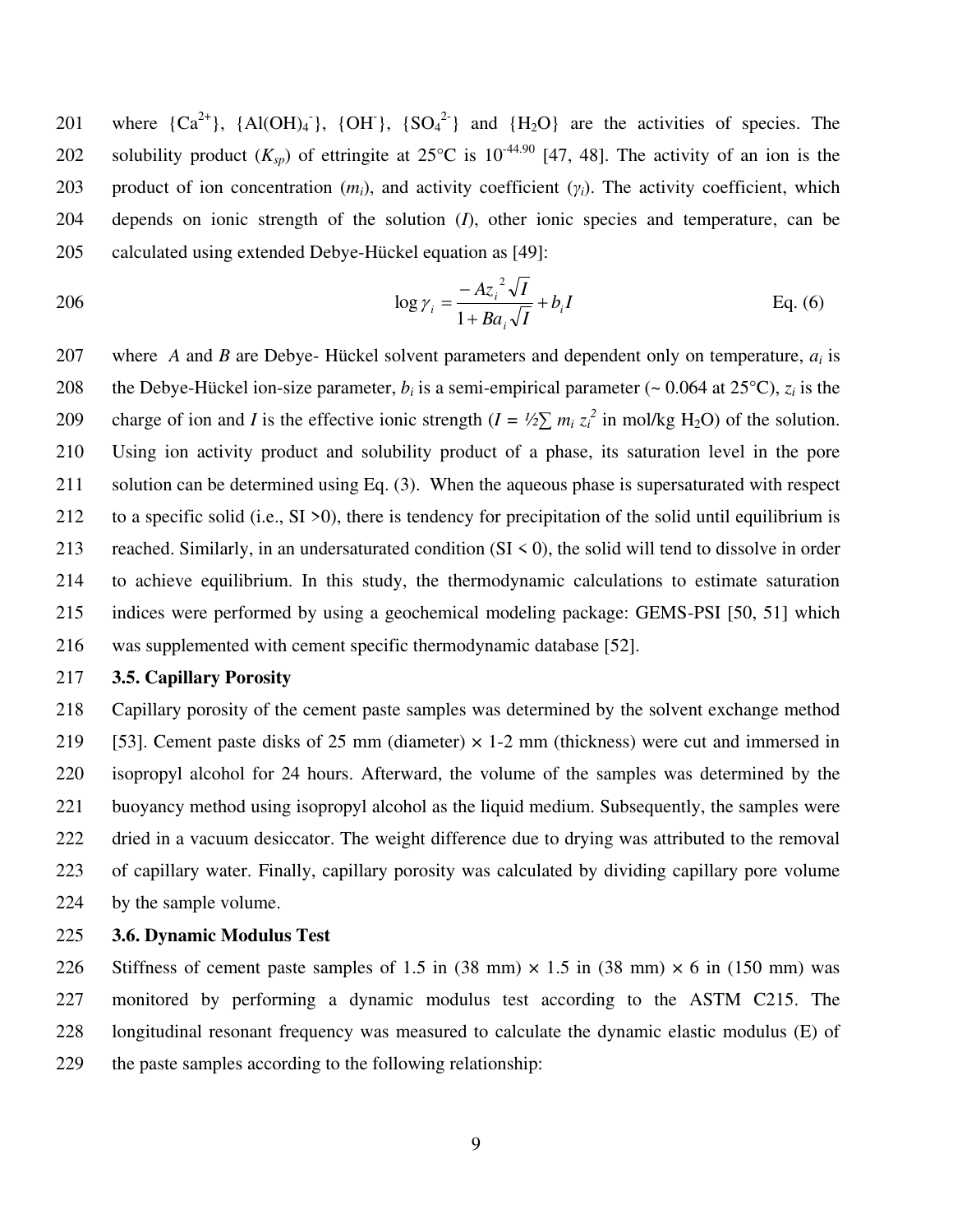231 where  $D = 4 L / (b \times t)$  for a prismatic sample of size *b* (in meters)  $\times t$  (in meters)  $\times L$  (in meters), 232 *M* is the mass of the sample (in kg), and *n* is the fundamental longitudinal frequency (in Hz).

#### 233 **4. Results and Discussion**

#### 234 **4.1. Unrestrained Expansion**

235 Figure 1 (a) shows the expansion characteristics of the OPC and the OPC-CSA cement paste. 236 The addition of the CSA-based admixture increased the expansion significantly. The expansion 237 occurring within 24 hours was significant, which suggests the importance of starting the 238 expansion measurement at the final set [54]. It is evident that most of the expansion was 239 complete in the first 7 days. Although the OPC-CSA cement paste exhibited an expansion of 240  $\sim 0.6\%$  (6000 µε), it did not show any visible cracking. Furthermore, structural integrity of the 241 samples was verified by monitoring the dynamic modulus, which did not show any drop in 242 modulus values during the period when expansion occurred (data presented in a later section). In 243 a recent study by the authors [55], cracking in the OPC-CSA blends was not observed until a 244 higher (30%) CSA cement content was used. Excessive cracking was also reflected by the 245 reduction in the dynamic modulus [55]. The difference in expansion potential of the OPC and the 246 OPC-CSA paste is mainly due to formation of abundant ettringite crystals in the OPC-CSA 247 paste. Expansion characteristics were also monitored for the sample containing Class 'C'FA, 248 Class 'F'FA and SF and are shown in Fig. 1 (b). The Class 'F'FA resulted in the highest 249 expansion, whereas Class ‗C'FA reduced the expansion of the OPC-CSA cement pastes. Unlike 250 other samples, the OPC-CSA cement paste with Class 'C'FA ceased expanding beyond 2 days as 251 evident from Fig. 1 (b). It is noted here that the maximum expansion in this study was  $\sim 0.7\%$ 252 (7000 µε) and no visible cracking was observed in those samples. In a study by Chen et al. [23], 253 CSA cement pastes showing ~1% expansion did not exhibit cracking either, however, samples 254 with ~5% expansion did. In order to explain the expansion characteristics, ye'elimite hydration, 255 ettringite content, crystallization stress and material stiffness were monitored and are discussed 256 in subsequent sections.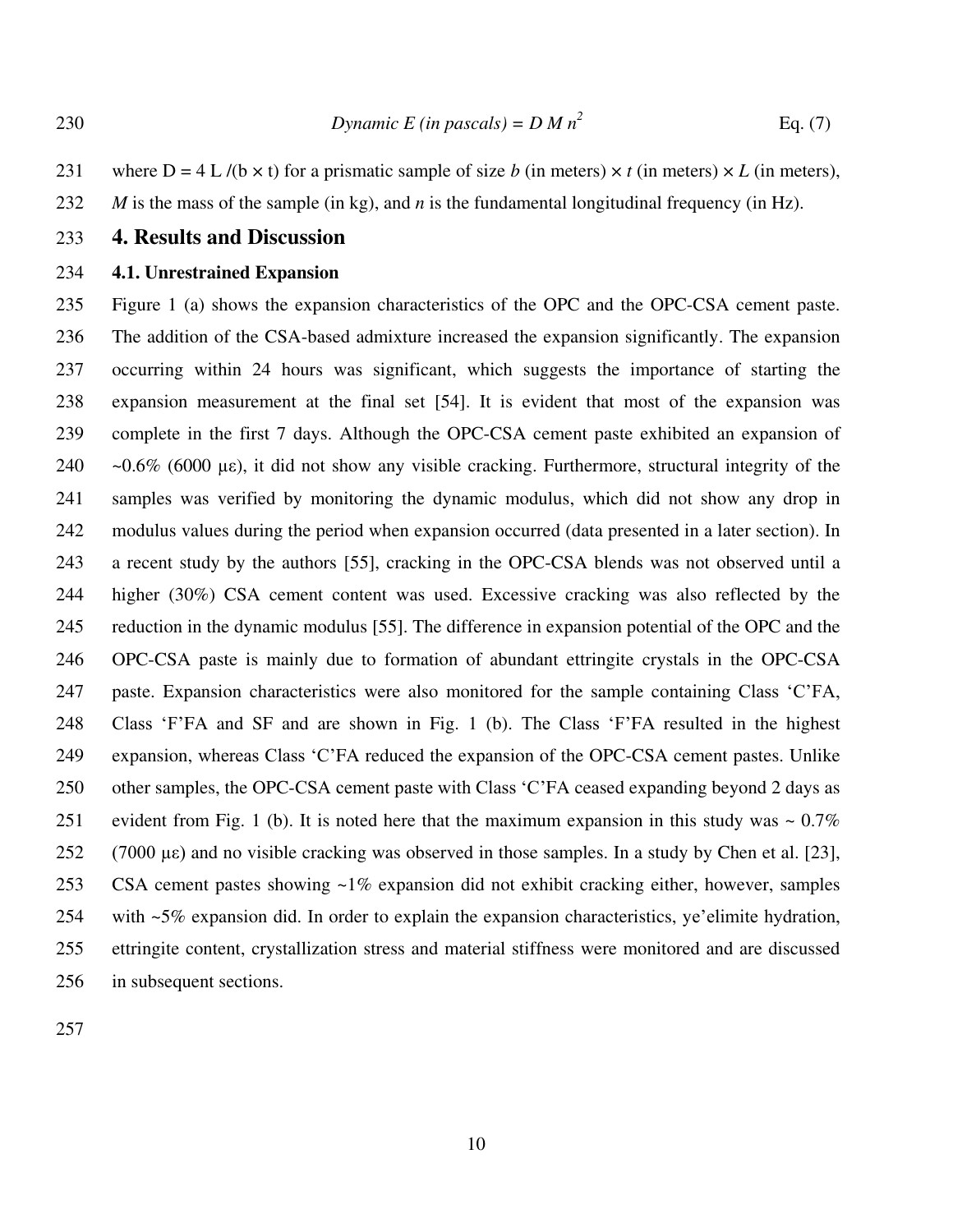

262 Figure 1. Unrestrained expansion of: (a) OPC and OPC-CSA cement pastes, and (b) OPC-CSA 263 cement pastes in presence of mineral admixtures under saturated lime water curing at w/cm –

264 0.44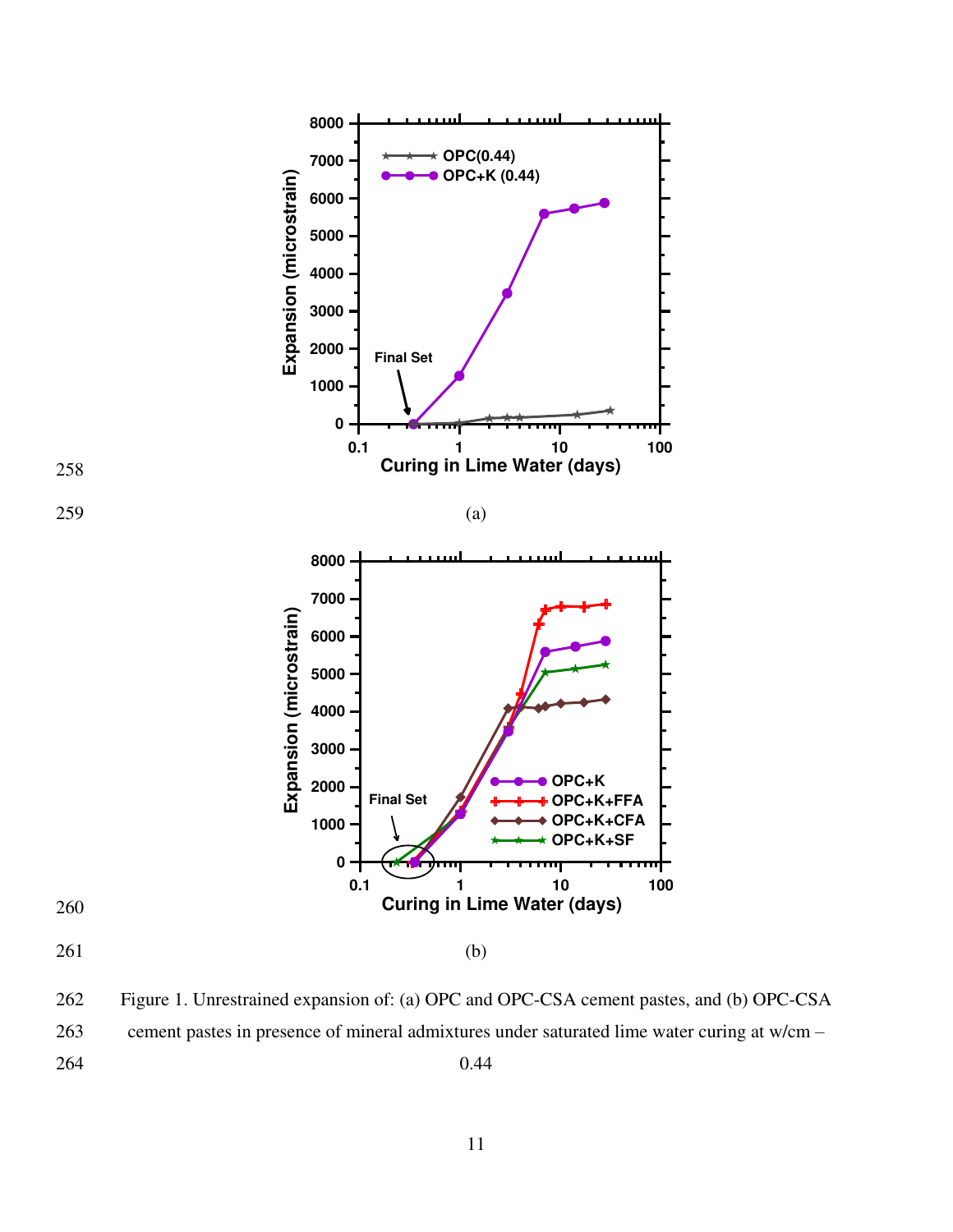#### 265 **4.2. Hydration of Ye'elimite and Evolution of Ettringite**

266 The progress of ye'elimite hydration was monitored using X-ray diffraction coupled with 267 Rietveld analysis. Table 3 shows the phase compositions of CSA-based pastes at various ages: 0, 268 1, 3 and 7 days. The data presented in Table 3 represents the values obtained from Rietveld 269 refinement on samples after solvent exchange without accounting for the chemical bound water. 270 A clear difference in the amount of ettringite is evident between the plain OPC and all OPC-CSA 271 pastes. The hydration of ye'elimite in OPC-CSA pastes results in the formation of additional 272 ettringite compared to the plain OPC paste. The quantitative XRD analysis indicates that the 273 most of the ettringite in the OPC-CSA paste samples was formed within the first 24 hours, after 274 which there was only small or no further increase. The ettringite content in all OPC-CSA pastes 275 seemed to be comparable. Therefore, the increased ettringite content in the OPC-CSA pastes 276 explained higher expansion in those samples compared to the plain OPC paste. However, the 277 difference in expansion of the OPC-CSA pastes with various mineral admixtures had no strong 278 correlation with the ettringite content. The lack of strong correlation between the ettringite 279 content and the expansion characteristics was also reported in previous studies [56, 57]. As 280 mentioned previously, samples with the Class 'C'FA achieved the maximum expansion in 2 days 281 whereas the expansion process lasted for 6-8 days for the other mixtures (Fig. 1 (b)). XRD 282 analysis (Fig. 2) confirmed faster reaction of ye'elimite in the Class ‗C'FA mixture as ye'elimite 283 could not be detected in Class 'C'FA mixture after 3 days, which explains the early completion 284 of the expansion process. Chaunsali and Mondal [58] showed that the  $C_3A$  content of Class 285 ‗C'FA resulted in early depletion of gypsum which was evident by the presence of a shoulder in 286 calorimetry curve. The early depletion of gypsum promoted the formation of AFm phases in 287 Class 'C'FA mixtures as evident in Fig. 2. It should be noted here that strätlingite could not be 288 detected in the cement pastes examined in this study.

- 289
- 290
- 291
- 292
- 293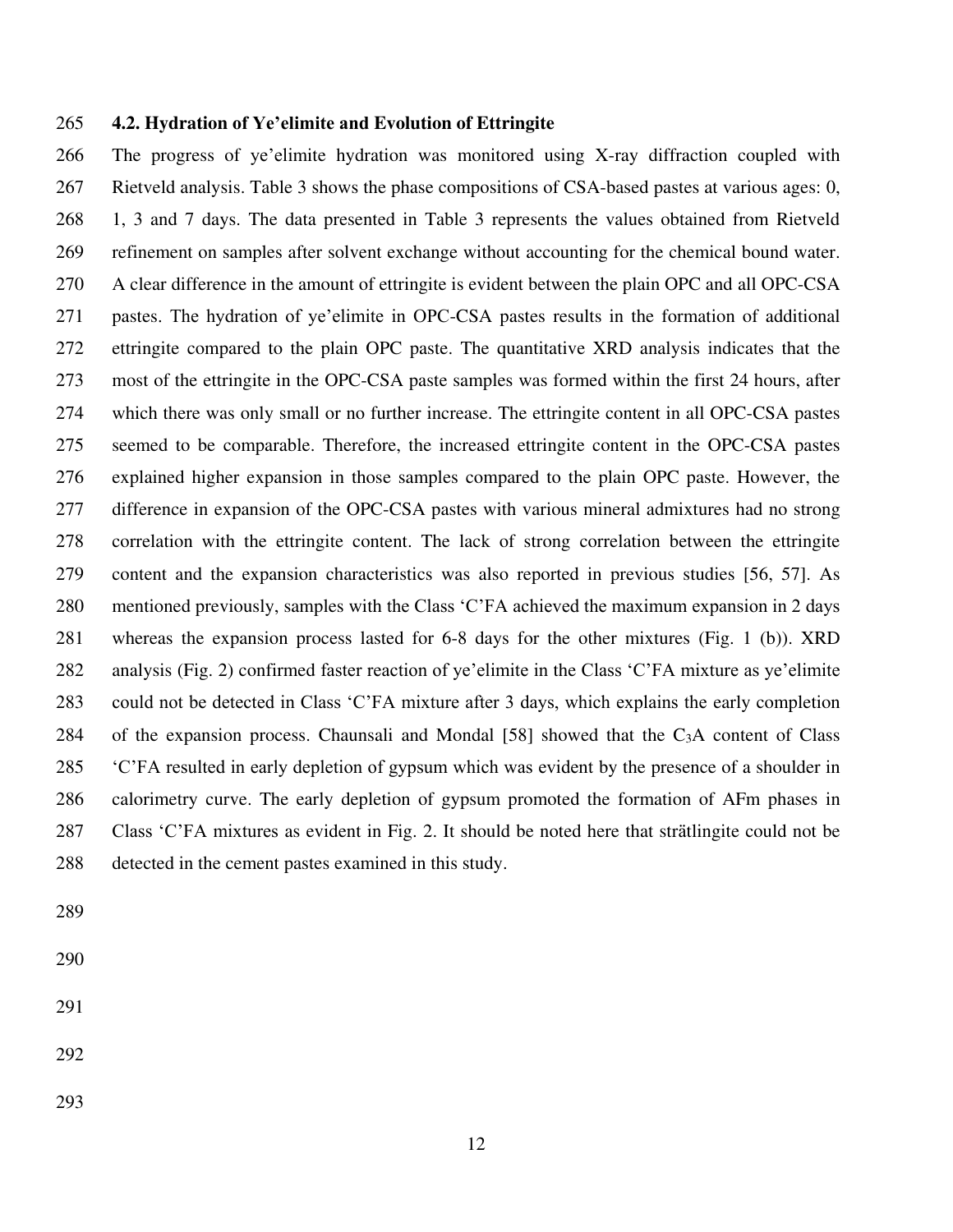| 294 | Table 3. Evolution of hydrated phases (% weight) in CSA-based cement pastes using Rietveld X-       |
|-----|-----------------------------------------------------------------------------------------------------|
| 295 | ray diffraction analysis (accuracy within $\pm 2\%$ ). Last column reports portlandite (CH) content |
| 296 | from thermogravimetric analysis.                                                                    |

|                                 |                |     | Ett. | <b>CH</b> | Amor. | CH(TG) |
|---------------------------------|----------------|-----|------|-----------|-------|--------|
|                                 |                |     |      |           |       |        |
| <b>OPC</b><br>62.2<br>0<br>14.1 | 9.9<br>5.4     | 0.0 | 0.0  | 0.0       | 0.0   | 0.0    |
| 22.9<br>$\mathbf{1}$<br>14.4    | 1.8<br>1.9     | 0.0 | 5.0  | 10.8      | 39.9  | 9.0    |
| 3<br>13.3<br>12.5               | $1.2\,$<br>0.8 | 0.0 | 2.9  | 15.5      | 48.5  | 14.2   |
| $\overline{7}$<br>8.6<br>14.8   | 0.3<br>$1.1\,$ | 0.0 | 1.5  | 18.2      | 51.6  | 16.0   |
| OPC+K<br>52.9<br>0<br>17.2      | 8.4<br>4.9     | 2.9 | 0.0  | 0.0       | 0.0   | 0.0    |
| $\mathbf{1}$<br>16.3<br>13.7    | 1.9<br>7.4     | 1.1 | 10.7 | 8.9       | 35.9  | 7.7    |
| 3<br>10.0<br>14.6               | 1.3<br>1.5     | 0.4 | 10.4 | 11.4      | 47.9  | 10.0   |
| $\overline{7}$<br>12.5<br>11.8  | 0.6<br>0.1     | 0.1 | 10.0 | 12.8      | 49.0  | 12.0   |
|                                 |                |     |      |           |       |        |
| OPC+K+FFA<br>43.5<br>15.1<br>0  | 6.9<br>4.1     | 2.9 | 0.0  | 0.0       | 0.0   | 0.0    |
| $\mathbf{1}$<br>10.6<br>10.7    | 5.8<br>1.4     | 1.2 | 9.2  | 6.5       | 49.8  | 6.0    |
| 3<br>10.7<br>9.4                | 1.4<br>1.3     | 0.3 | 10.2 | 9.8       | 49.8  | 9.1    |
| $\overline{7}$<br>5.7<br>8.5    | 0.2<br>0.7     | 0.0 | 9.2  | 9.3       | 60.5  | 9.9    |
|                                 |                |     |      |           |       |        |
| OPC+K+CFA<br>43.5<br>15.1<br>0  | 8.0<br>4.1     | 2.9 | 0.0  | 0.0       | 0.0   | 0.0    |
| $\mathbf{1}$<br>14.8<br>11.1    | 5.9<br>1.2     | 1.1 | 10.2 | 4.5       | 46.8  | 4.8    |
| 3<br>6.8<br>10.9                | 0.9<br>0.9     | 0.0 | 7.9  | 7.0       | 63.3  | 6.6    |
| $\overline{7}$<br>3.2 12.0      | 0.6<br>0.8     | 0.0 | 7.6  | 7.3       | 65.0  | 9.3    |
| OPC+K+SF<br>0<br>49.8<br>16.5   | 7.9<br>4.6     | 2.9 | 0.0  | 0.0       | 0.0   | 0.0    |
| $\mathbf{1}$<br>12.5<br>11.5    | 6.0<br>1.0     | 1.1 | 8.5  | 9.4       | 47.9  | 6.3    |
| 3<br>12.3<br>8.3                | 1.8<br>1.6     | 0.6 | 11.2 | 10.2      | 51.1  | 8.2    |
| $\overline{7}$<br>12.3<br>6.9   | 0.7<br>1.2     | 0.0 | 10.7 | 10.0      | 55.7  | 10.0   |

 $297$  Amor. – C-S-H and AFm

298 CH (*%* wt. from TG) = 
$$
\frac{W_{380^{\circ}C} - W_{420^{\circ}C}}{W_{30^{\circ}C}} \times \frac{MW_{CH}}{MW_{H_{2}O}} \times 100
$$

299 where  $MW_{CH} = 74$  and  $MW_{H2O} = 18$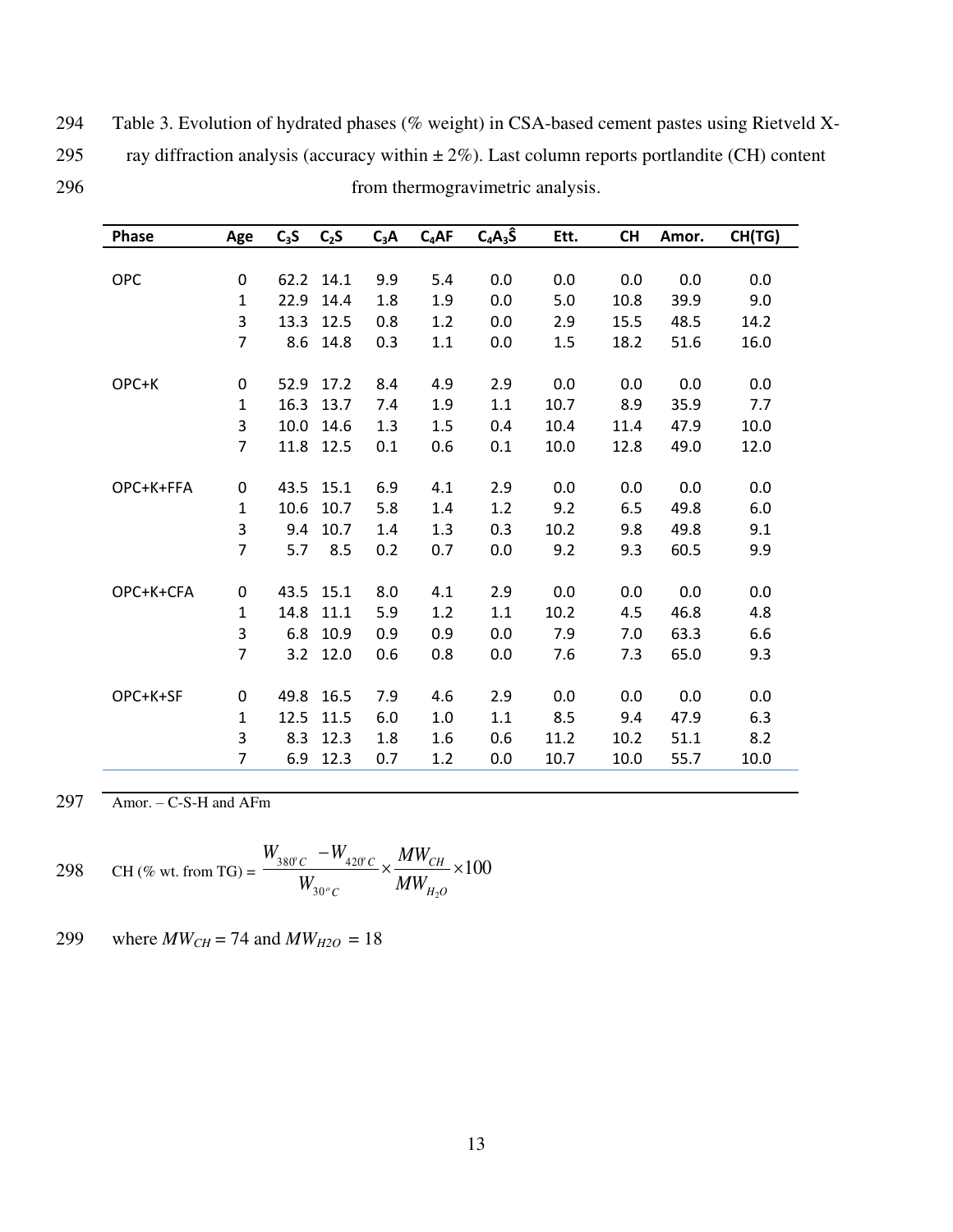

300

301 Figure 2. X-ray diffraction patterns of OPC-CSA cement pastes at the age of 3 days (Note: E – 302 ettringite, CH – portlandite,  $Y - ye$ 'elimite,  $M_s$  – monosulfate,  $H_c$  –hemicarbonate)

303 Thermogravimetric (TG) analysis of OPC-CSA cement samples is presented in Fig. 3. The 304 weight loss of all samples between  $30-800^{\circ}$ C was 15-17% (of initial weight) after 1 day of 305 hydration, and increased to 20-25% (of initial weight) after 7 days of hydration. This increase in 306 weight-loss mainly resulted from the dehydration of hydration products such as C-S-H (e.g. in 307 the X-ray amorphous fraction), portlandite and AFm phases. Derivative thermogravimetric 308 (DTG) analysis, showed the presence of ettringite, portlandite and calcite peaks in all samples. 309 Furthermore, AFm peak was evident in the plain OPC (at both 1 and 7 days) and OPC+K+‗C'FA 310 mixture (at 7 days) due to early depletion of gypsum. No peak corresponding to gibbsite (AH3) 311 was observed in any of the samples. As evident from the DTG analysis, the peak corresponding 312 to the dehydration of ettringite showed significant overlap for all OPC-CSA cement pastes with 313 mineral admixtures. This indicates that the amounts of ettringite formation in those mixtures are 314 comparable. The observation matches with the QXRD data presented previously. This confirms 315 that the insignificant difference in the ettringite content among OPC-CSA cement samples 316 cannot explain the significant difference in their expansion characteristics. The amount of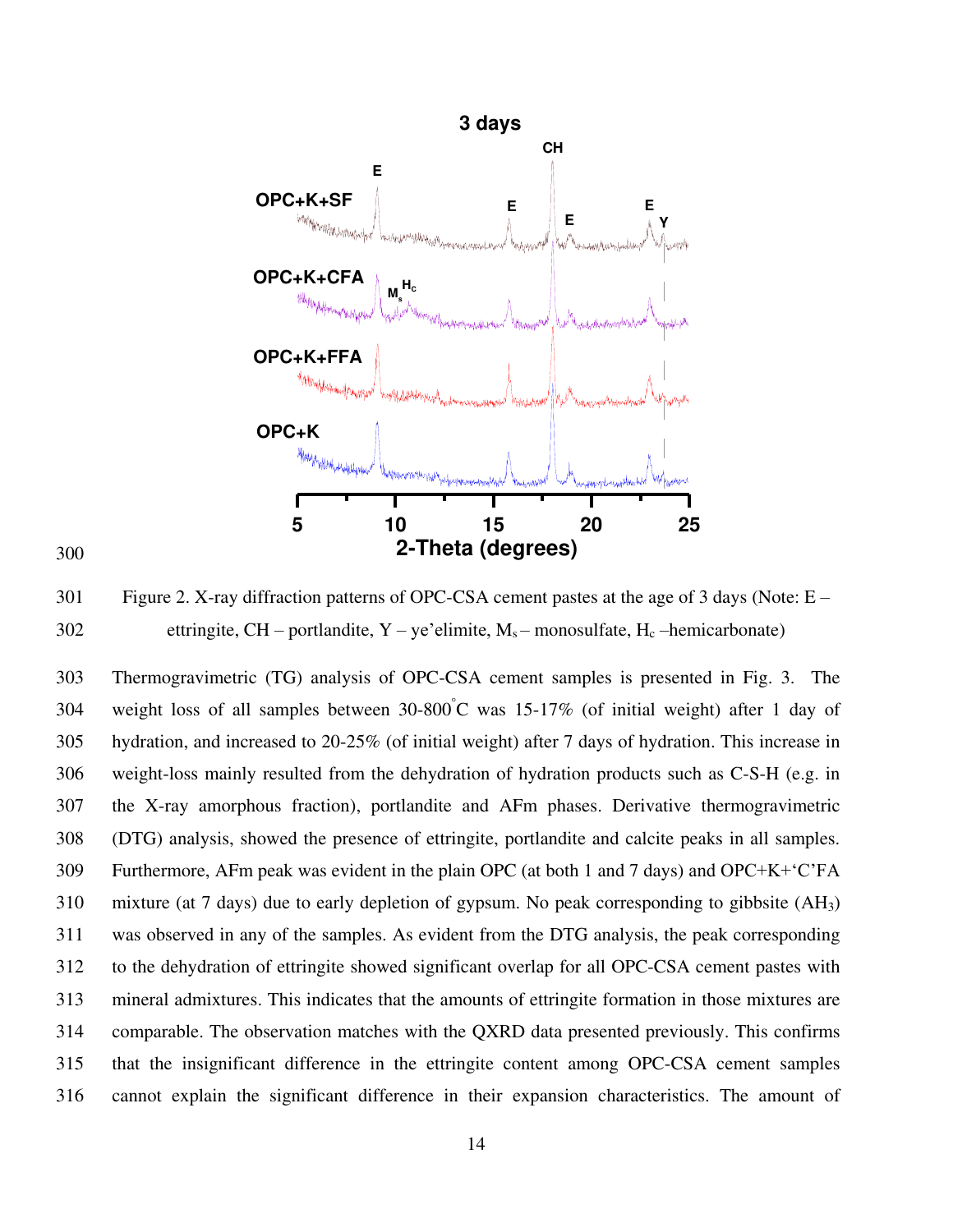- 317 portlandite as calculated from TG analysis was found to be in good agreement with the values
- 318 obtained from QXRD.



319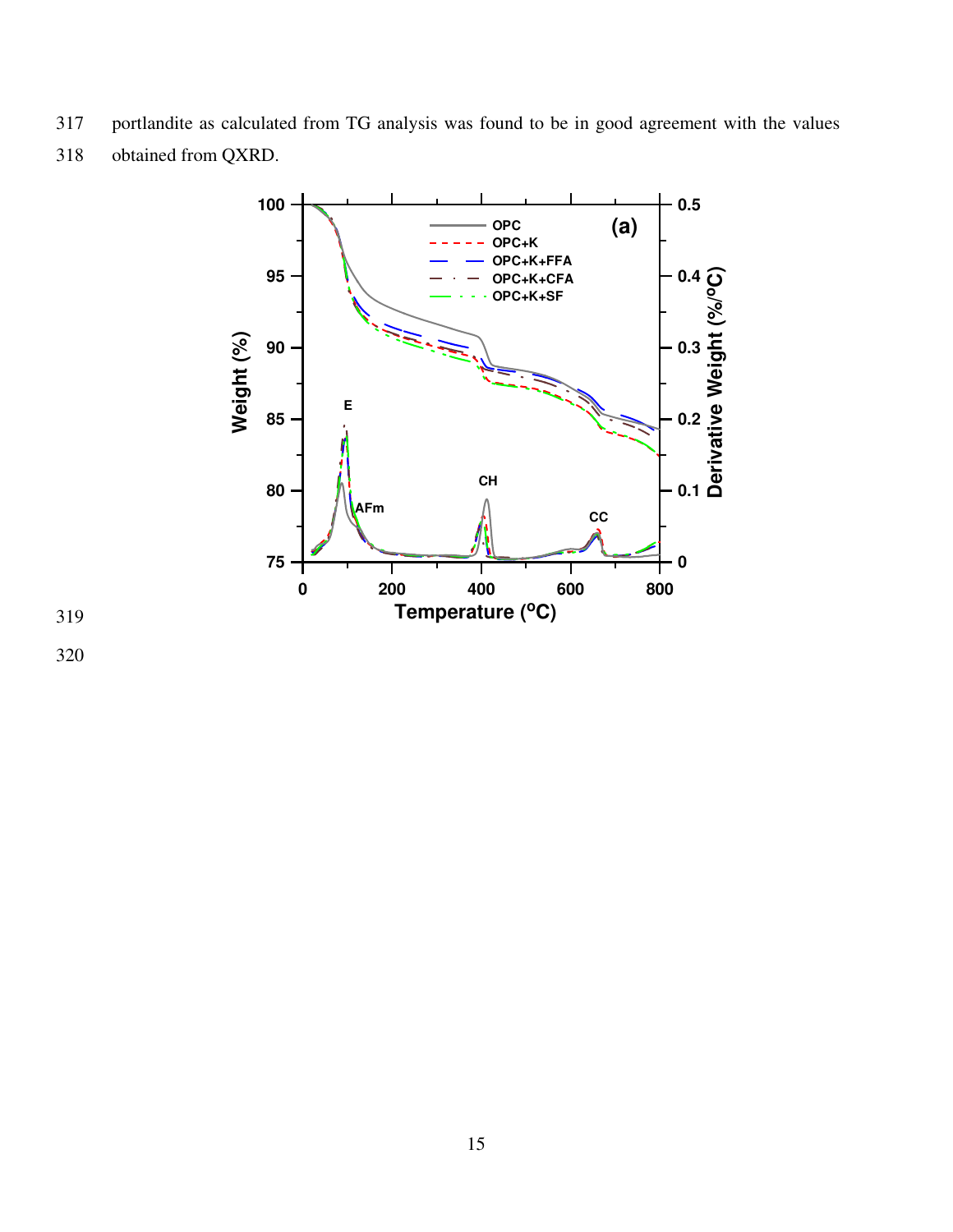



322 Figure 3. Thermogravimetric (TG) and derivative thermogravimetric (DTG) analysis of OPC and 323 CSA-based cement paste after: a) 1 day, and b) 7 days

## 324 **4.3. Pore Solution Chemistry and Degree of Supersaturation**

325 The crystallization stress depends on supersaturation with respect to a crystal, the volume of 326 crystals exerting pressure, microstructure and the locations where the crystals are formed. From 327 thermodynamics, the maximum crystallization stress can be evaluated using saturation index 328 with respect to the crystal in pore solution according to Eq. (1). Therefore, at first, the elemental 329 compositions of Ca, Si, Al, S, Na and K in pore solution were measured using ICP-OES analysis. 330 The variation in Na, K, Ca and S element concentrations were within ±20% between replicates. 331 Figure 4 presents the evolution of the concentrations of various elements in the pore solution of 332 OPC and OPC-CSA cement pastes. Overall, the concentration of various elements was found to 333 be in general agreement with available data from literature on CSA cements [59, 60]. The Ca 334 concentration decreased beyond 1 day due to the precipitation of ettringite, portlandite, and C-S-335 H. Aluminum and silica concentrations in the pore solution were found to be lower than 1 mM at 336 all times. The formation of ettringite resulted in a decrease in S concentration with time by 337 consuming the sulfates from the pore solution. As expected, the S concentration in the OPC paste 338 was found to be lower than in the OPC-CSA pastes (Fig. 4). The pH of the OPC-CSA system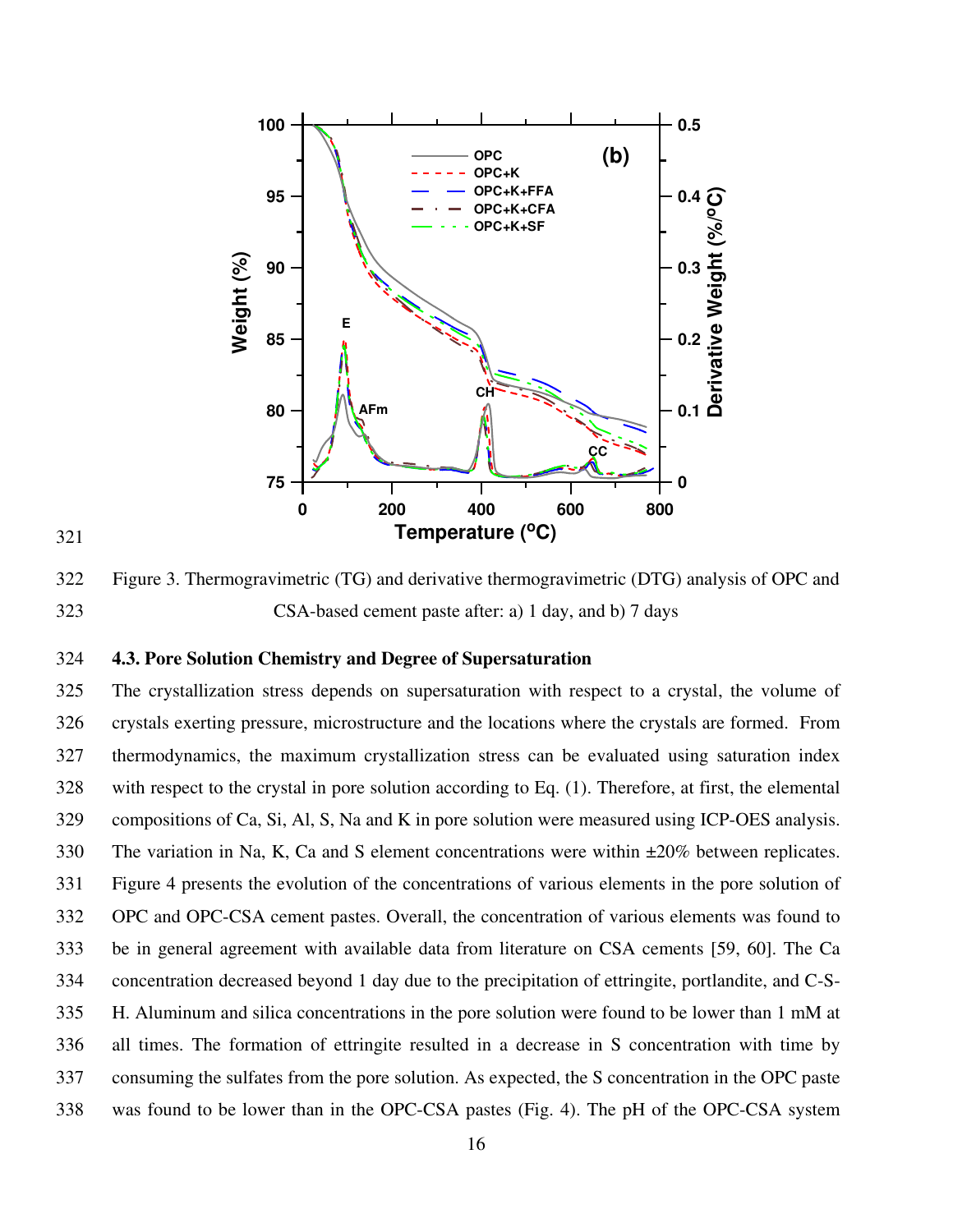339 was found to be in the range of 12.6-13.1. As reported in previous studies, the pH of the OPC-340 CSA cement system was found to be lower than that of the OPC system [59, 60]. Alkali 341 concentration in the pore solution increased from 1 day to 7 days due to continuous release of 342 alkalis during the dissolution of anhydrous phases causing an increase in pH. The pore solution 343 pH of OPC+K+‗F'FA and OPC+K+SF cement pastes was lower than the OPC+K cement paste. 344 It has been suggested that C-S-H with a low Ca/Si ratio formed due to a pozzolanic reaction 345 tends to adsorb the alkalis, especially  $K^+$  ions [43, 61] lowering the alkali concentration. Here, 346 the pozzolanic reaction refers to the reaction between portlandite (from  $C_3S$  and  $C_2S$  hydration) 347 and glassy fraction of fly ash and silica fume. Among all mixtures, the pH of SF paste was found 348 to be the lowest at the end of 21 days, suggesting the alkali-binding. Additionally, the portlandite 349 content of pastes with mineral admixtures was lower than OPC+K cement paste, which could be 350 potentially due to the pozzolanic reaction and the dilution of OPC. The effect of the Class 'C'FA 351 on alkali concentration of the pore solution was less pronounced than that of the Class 'F'FA, 352 which agrees with the findings by Shehata et al.[62].

353

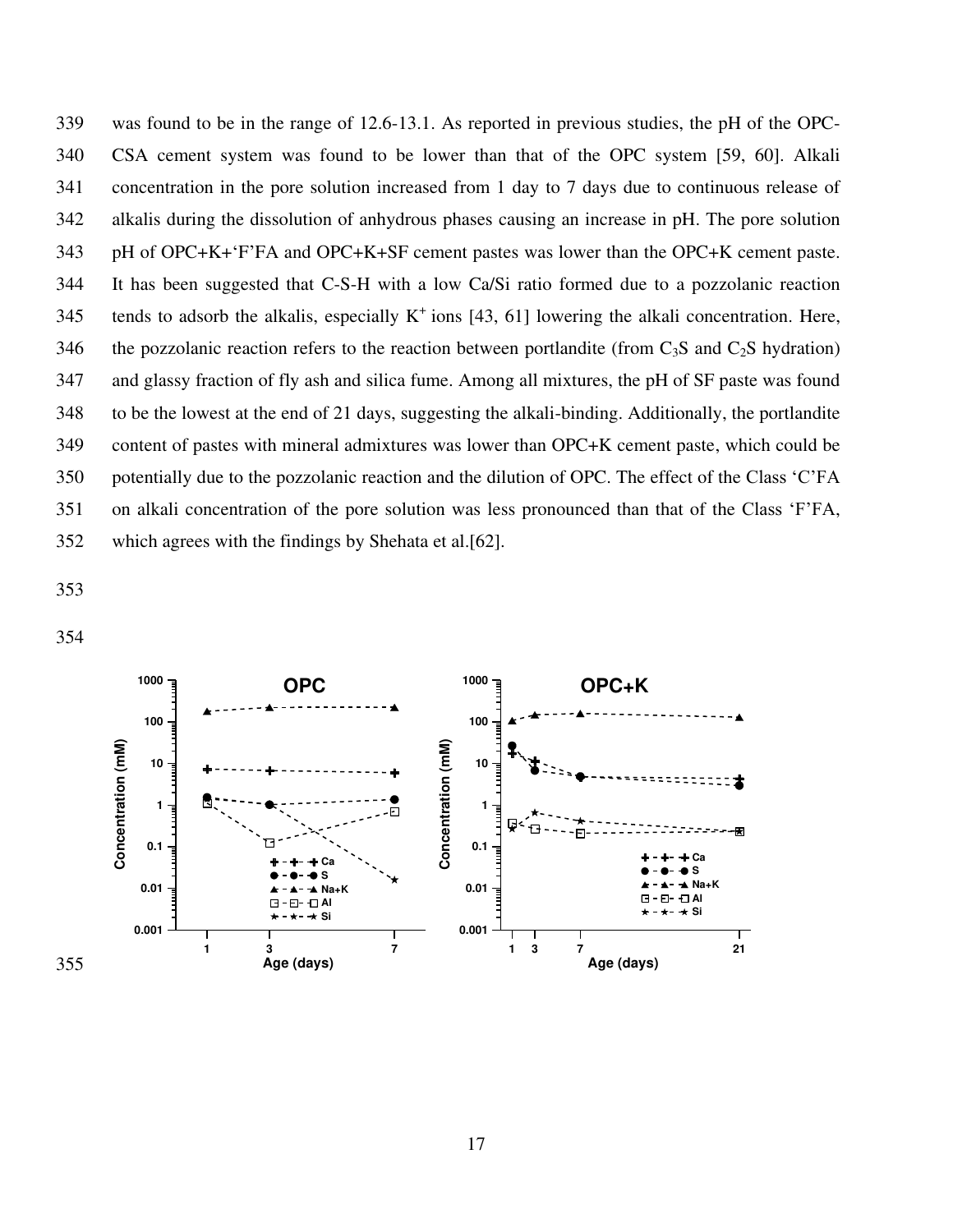

359 Figure 4. Elemental composition of the pore solution of OPC and OPC-CSA binders, and 360 evolution of the pH at various ages

361 Figure 5 shows the saturation index (SI) of ettringite and portlandite for the OPC and the OPC-362 CSA cement pastes at 1, 3, 7 and 21 days. The elemental concentrations of Ca, Na, K, S, Al and 363 Si were used as an input for calculating saturation indices using GEMS-PSI. The saturation index 364 with respect to ettringite was higher for all OPC-CSA cement pastes compared to the OPC 365 reference after 1 day (Fig. 5 (a)), emphasizing the importance of the sulfate concentration on the 366 saturation and as a result, the influence of supersaturation on expansion [63]. The incorporation 367 of mineral admixtures did not seem to result in any significant difference in SI of ettringite at 1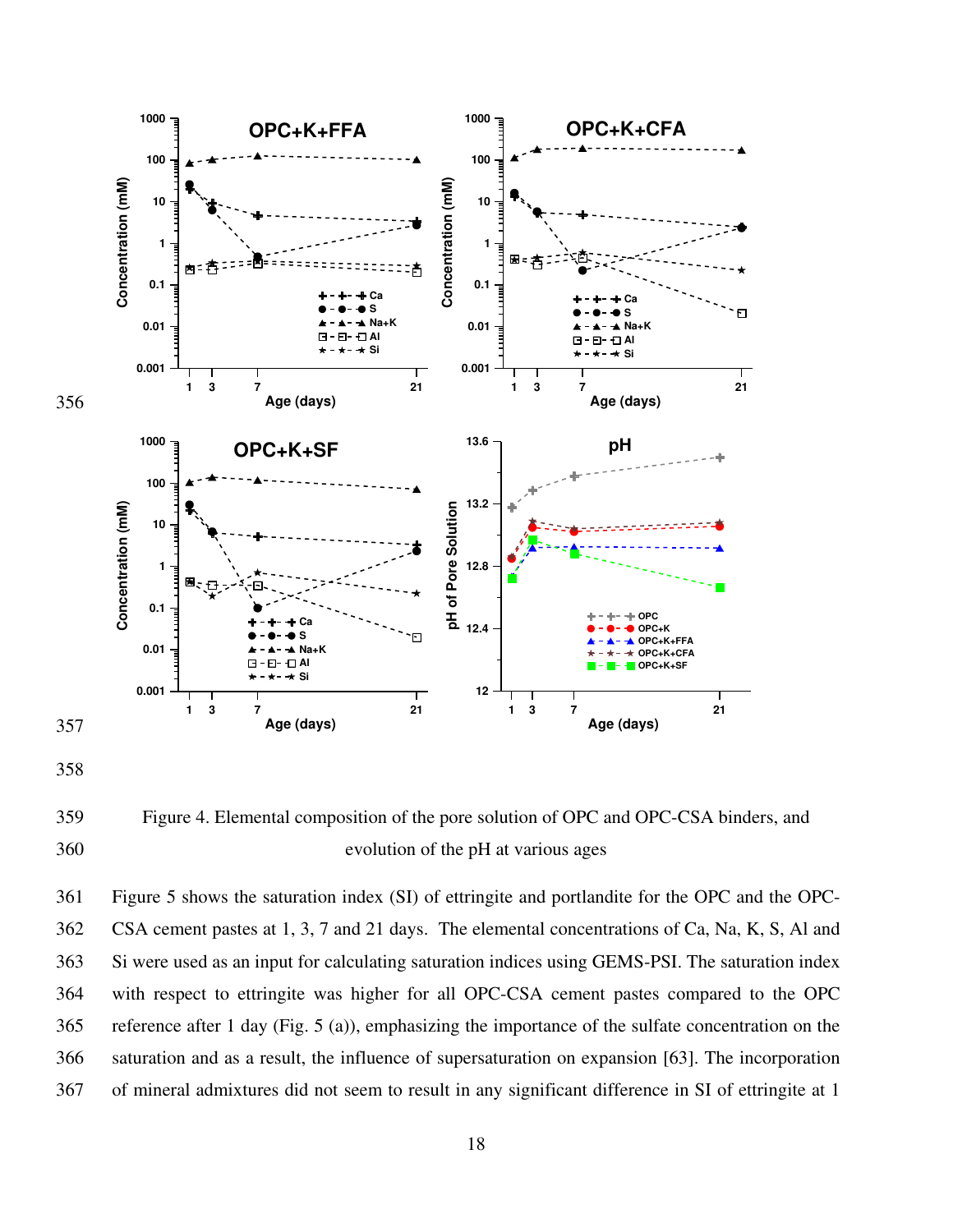368 day; however, SI of ettringite was reduced in the presence of mineral admixture at later ages. The 369 supersaturation with respect to ettringite in OPC-CSA cement pastes decreased with time until 7 370 days and did not change much thereafter. Similar SI values at 7 and 21 days indicated that there 371 was no change in crystallization pressure from 7 to 21 days, which is supported by expansion 372 characteristics shown in Fig. 1 (b). The portlandite appeared to be oversaturated until 7 days as 373 shown in Fig. 5 (b).



375

376 Figure 5. Saturation index of: a) ettringite and b) portlandite as a function of specimen age using 377 measured pore solution concentration

## 378 **4.4. Crystallization Stress**

379 Crystallization stress  $(\sigma_c)$ , which is derived from supersaturation, can be calculated using 380 Correns's formula as described in Eq. (1). Now the average hydrostatic stress (*σ*) can be related 381 to the maximum crystallization stress  $(\sigma_c)$  using the following expression [18]:

$$
\sigma = \sigma_c f(\phi_c) \tag{8}
$$

383 where  $\phi_c$  is the volume fraction of crystals exerting pressure and  $f(\phi_c)$  is the geometric factor 384 which would depend on the type of pores such as cylindrical or spherical. The average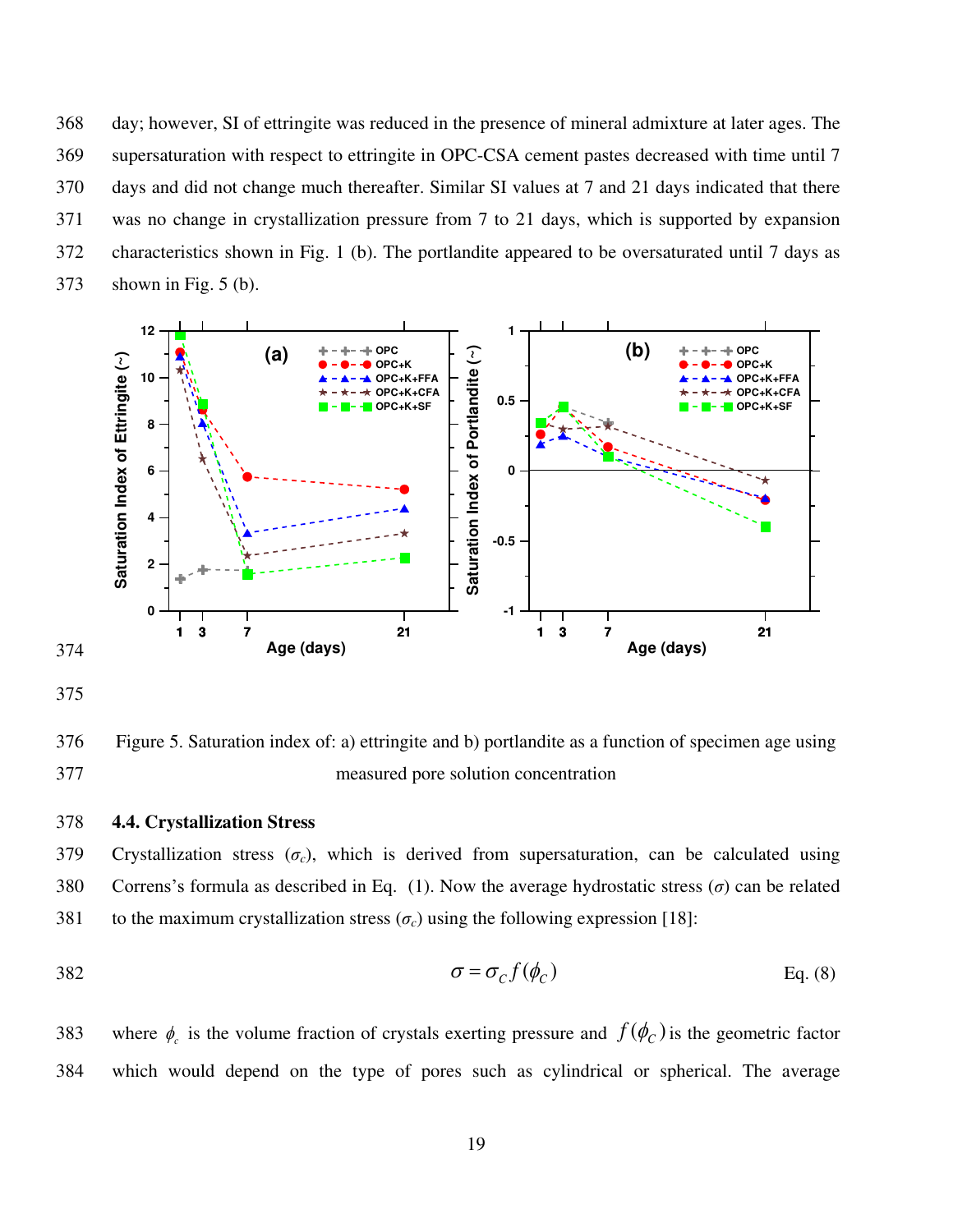385 hydrostatic tensile stress on a cylinder or sphere under an internal pressure of  $\sigma_c$  can be 386 calculated as [64]:

387 Cylindrical pores: 
$$
\sigma = \sigma_c \left( \frac{2\phi_c}{3 - 3\phi_c} \right)
$$
 Eq. (9)

388 Spherical pores: 
$$
\sigma = \sigma_c \left( \frac{\phi_c}{1 - \phi_c} \right)
$$
 Eq. (10)

389 As the volume fraction of ettringite exerting pressure  $(\phi_c)$  is expected to be lower than the total 390 volume fraction of the ettringite crystals, the upper bound of the crystallization stress can be 391 estimated by considering the total volume fraction of ettringite. The model described above is 392 simplistic, and therefore, a model based on poromechanics was also utilized to estimate the 393 crystallization stress. According to Coussy [65], at saturation and constant temperature, local 394 crystallization pressure, *σc*, can be related to the macroscopic stress, *σ*, using following 395 expression:

$$
\sigma = bS_c \sigma_c \qquad \qquad \text{Eq. (11)}
$$

397 where *b* is the Biot coefficient and *Sc* is the volume fraction of crystals in total pore volume. The 398 Biot coefficient, *b* can be expressed as:

$$
b = 1 - \frac{K}{K_s}
$$
 Eq. (12)

400 where *K* and *Ks* are the bulk modulus of the porous and the solid matrix respectively. For 401 calculating the crystallization stress, the Biot coefficient (*b*) was assumed 0.6 for cement paste 402 [66]. It is noted that the constant value of *b* was assumed as the first approximation, although the 403 Biot coefficient will change due to continuous evolution of *K* and *Ks* of the cement matrix. 404 Previously, the model based on poromechanics [Eq. (11)] has been applied to investigate the salt 405 damage in stone [67, 65]. It is evident that the volume fraction of ettringite is required for all 406 models described above. As the Rietveld analysis provides the weight fraction of different phases 407 in the cementitious matrix, it was necessary to convert the weight fraction into volume fraction 408 while considering the pore volume. To accomplish this, at first, total pore volume (capillary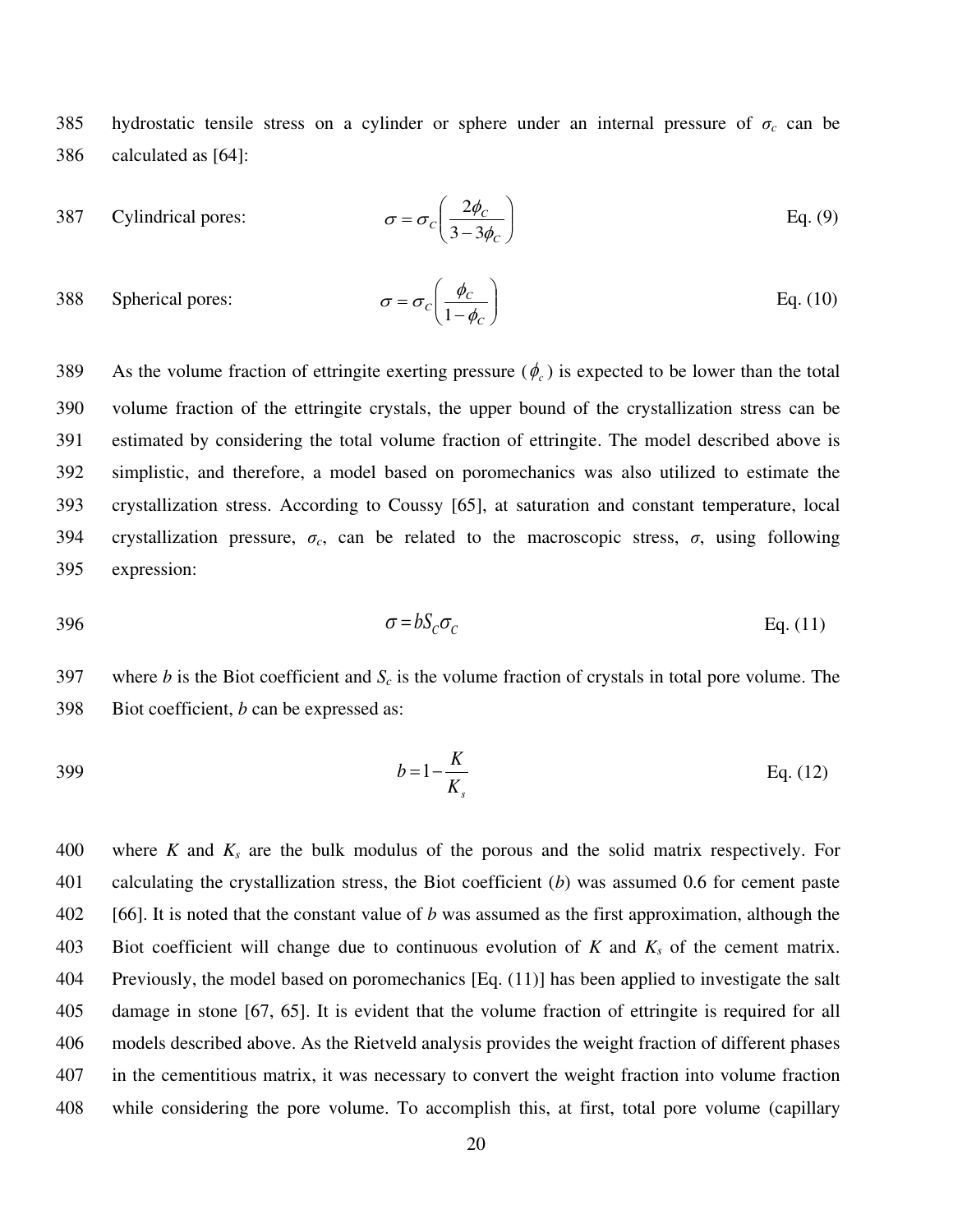409 porosity) was determined using the solvent exchange method, as described in Sec. 3.5. Figure 6 410 shows the evolution of capillary porosity with time. Clearly, the Class 'F'FA-based mixture 411 showed the highest porosity at all ages and the SF-based mixture resulted in the lowest porosity 412 at the end of 7 days, possibly due to the pozzolanic reaction and pore refinement.





414 Figure 6. Evolution of capillary porosity in presence of mineral admixtures

415 Now, using the densities of various phases [69] such as ettringite, portlandite, calcite, C-S-H, 416 C<sub>3</sub>S, C<sub>2</sub>S, C<sub>3</sub>A, C<sub>4</sub>AF and C<sub>4</sub>A<sub>3</sub>Ŝ and total pore volume, the volume fraction of ettringite was 417 calculated. The upper bound of crystallization stress was estimated considering the total volume 418 fraction of ettringite as determined through Rietveld analysis. The curvature effects prominent 419 for crystals growing in smaller pore sizes (less than 100 nm) were not considered here [70]. 420 Figure 7 shows the upper bound of crystallization stress and the evolution of tensile strength in 421 OPC-CSA cement pastes at 1, 3 and 7 days. The maximum hydrostatic tensile stress was 422 calculated using Eqs. (9), (10) and (11). The tensile stress was found to be decreasing over time, 423 being the maximum at 1 day. All tensile stresses were found to be less than 4 MPa. Fig. 7 424 compares the predicted tensile stresses due to crystallization with the measured tensile strengths 425 of all mixtures and can be used to predict tensile failure. Although, the tensile stresses of the 426 OPC-CSA pastes are higher than the corresponding measured tensile strengths at the age of 1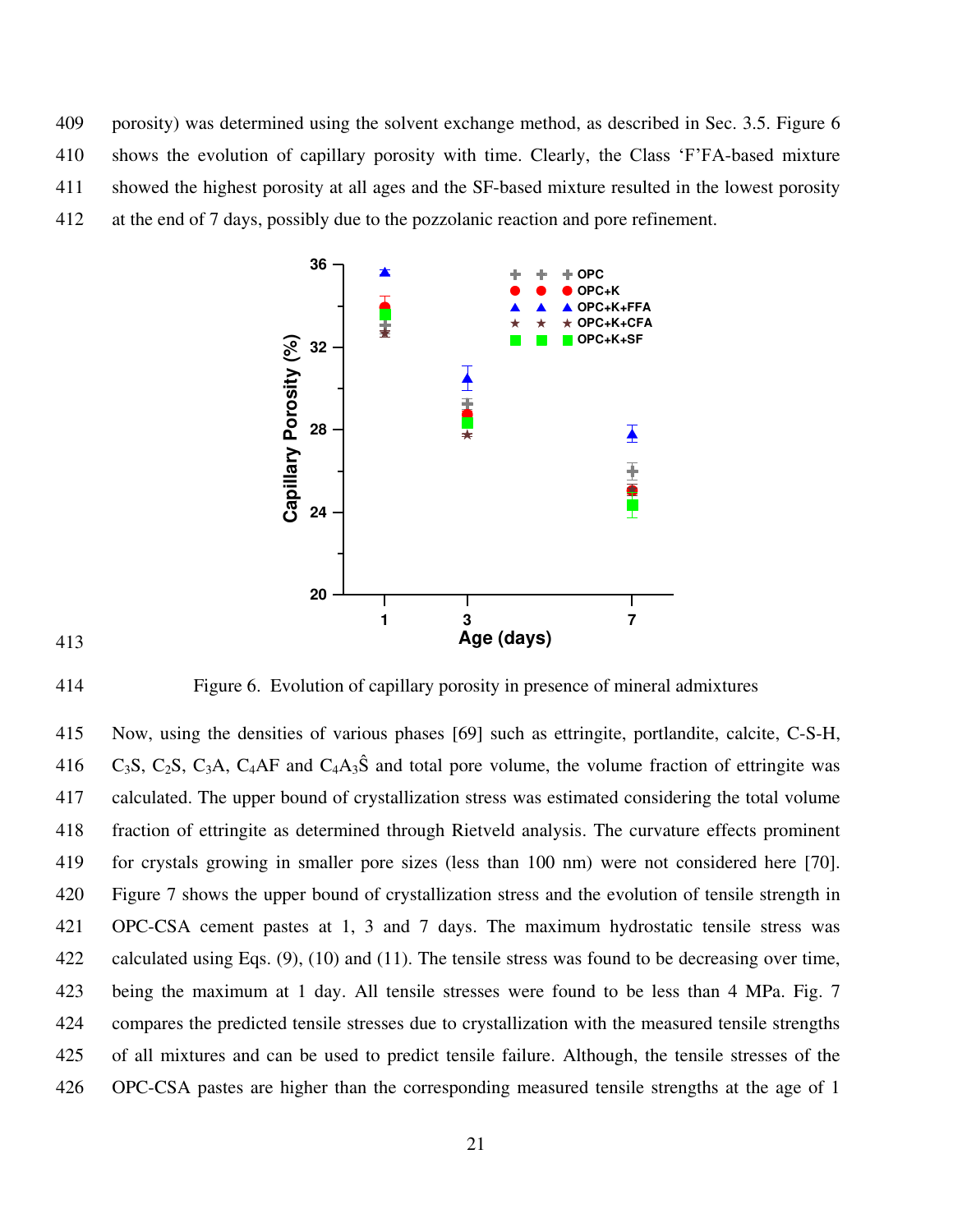427 day, no tensile failure (cracking) was observed. This could be due to early-age tensile creep 428 which would reduce the actual stress levels in the samples compared to the predicted values 429 based on elastic analysis. Also, the stress calculation assumes the contribution of all ettringite as 430 determined by QXRD; but the actual amount of ettringite exerting the stress would be lower. 431 Therefore, it is not unreasonable to have the actual tensile stresses comparable or lower than the 432 tensile strengths at 1 day. At the age of 3 days, the tensile stresses due to crystallization were 433 comparable to the measured tensile strengths for all samples. The stress calculations corroborate 434 the fact that the samples did not exhibit any cracking. The differences in crystallization stresses 435 between the OPC and the OPC-CSA pastes are evident from Fig. 7. All three models were able 436 to predict the higher crystallization stresses in the CSA-based cement pastes and explained the 437 observed differences in the expansion behavior (Fig. 1). Considering the small differences in the 438 amount of ettringite among various mixtures and similar saturation indices at early-age, the 439 crystallization stresses does not seem to be significantly different in the OPC-CSA cement pastes 440 with various mineral admixtures, especially at 1 day. It is noted that the difference in the pore 441 size distribution can introduce some variation in the calculated crystallization stresses which was 442 not considered in this study.

443

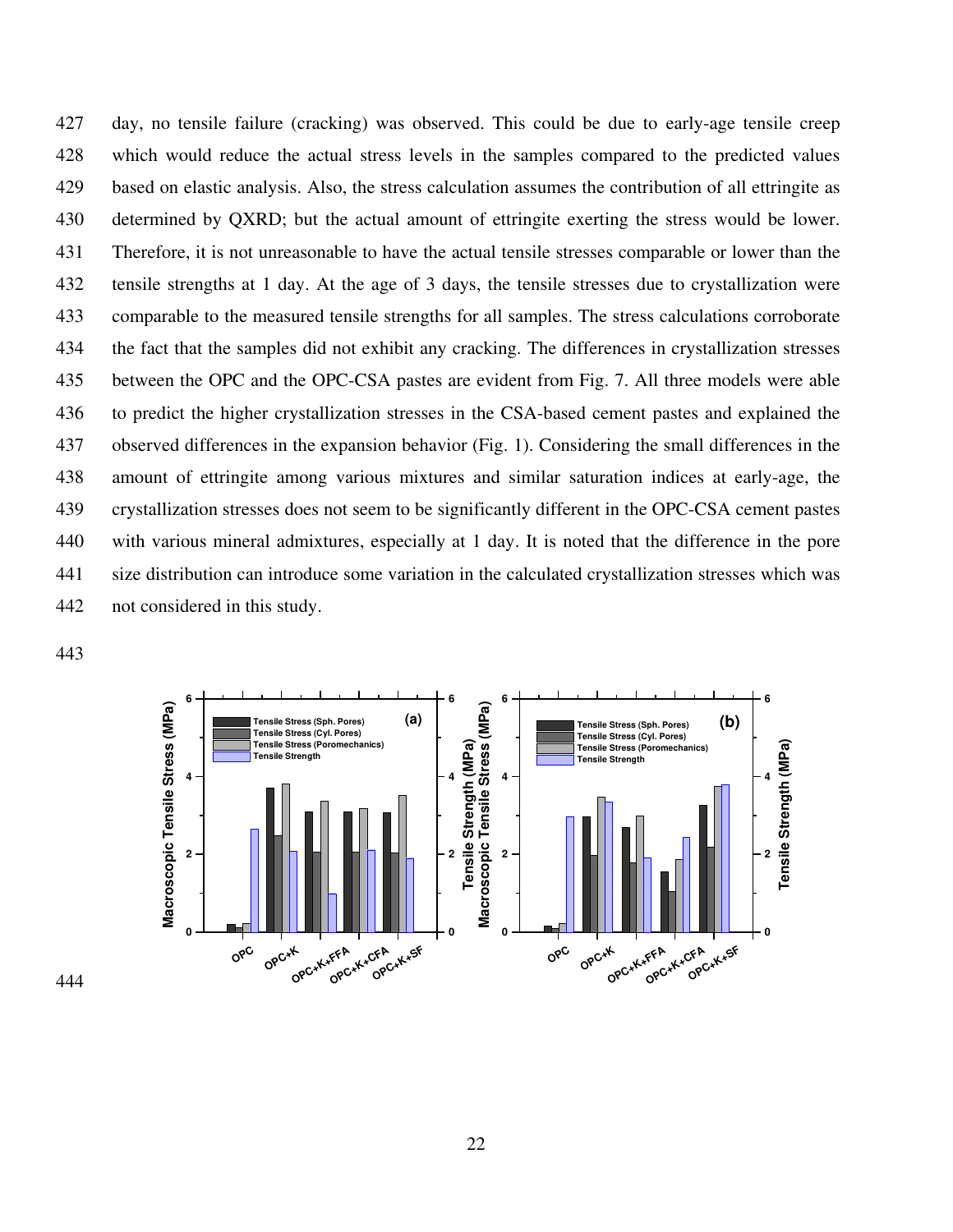

445

446 Figure 7. Macroscopic tensile stress predicted by three models vs. tensile strength at the age of: 447 a) 1 day, b) 3 days, and c) 7 days

#### 448 **4.5. Physical Changes: Monitoring Dynamic Modulus**

449 The calculation of crystallization stresses in various OPC-CSA cement pastes did not completely 450 explain the differences in the expansion behavior, although the differences between the OPC and 451 the OPC-CSA pastes were quite evident. The behavior of the Class 'C'FA mixture was 452 predominantly influenced by the faster consumption of ye'elimite, which led to early completion 453 of the expansion process as shown in Fig. 1 (b). In order to fully explain the expansion behavior 454 of Class ‗F'FA and SF mixture, the evolution of dynamic modulus (or stiffness) was monitored. 455 The deformation against an applied stress depends on the material stiffness, which means a 456 material with higher stiffness would show a lower deformation. Figure 8 shows the longitudinal 457 dynamic elastic modulus of the OPC and the OPC-CSA cement pastes. No drop in the dynamic 458 modulus of the OPC-CSA cement pastes was observed over the duration of the testing which 459 suggests the structural integrity of samples and supports the results of visual inspection. At 3 460 days, all samples except the Class ‗F'FA mixture exhibited modulus values within 1%. As 461 reported earlier (Fig. 1(b)), the expansion characteristics of OPC-CSA cement pastes were 462 comparable up to 3 days. It is possibly due to the high porosity (hence low stiffness) of all the 463 OPC-CSA cement pastes at early age (up to 3 days). The deviation in expansion characteristics 464 begins in between 3 days and 7 days and the mixtures attained most of the expansion by the end 465 of 7 days. Samples with Class ‗F'FA consistently showed the lowest modulus, which means it 466 offered the least resistance against crystallization stress among all mixtures, and expanded the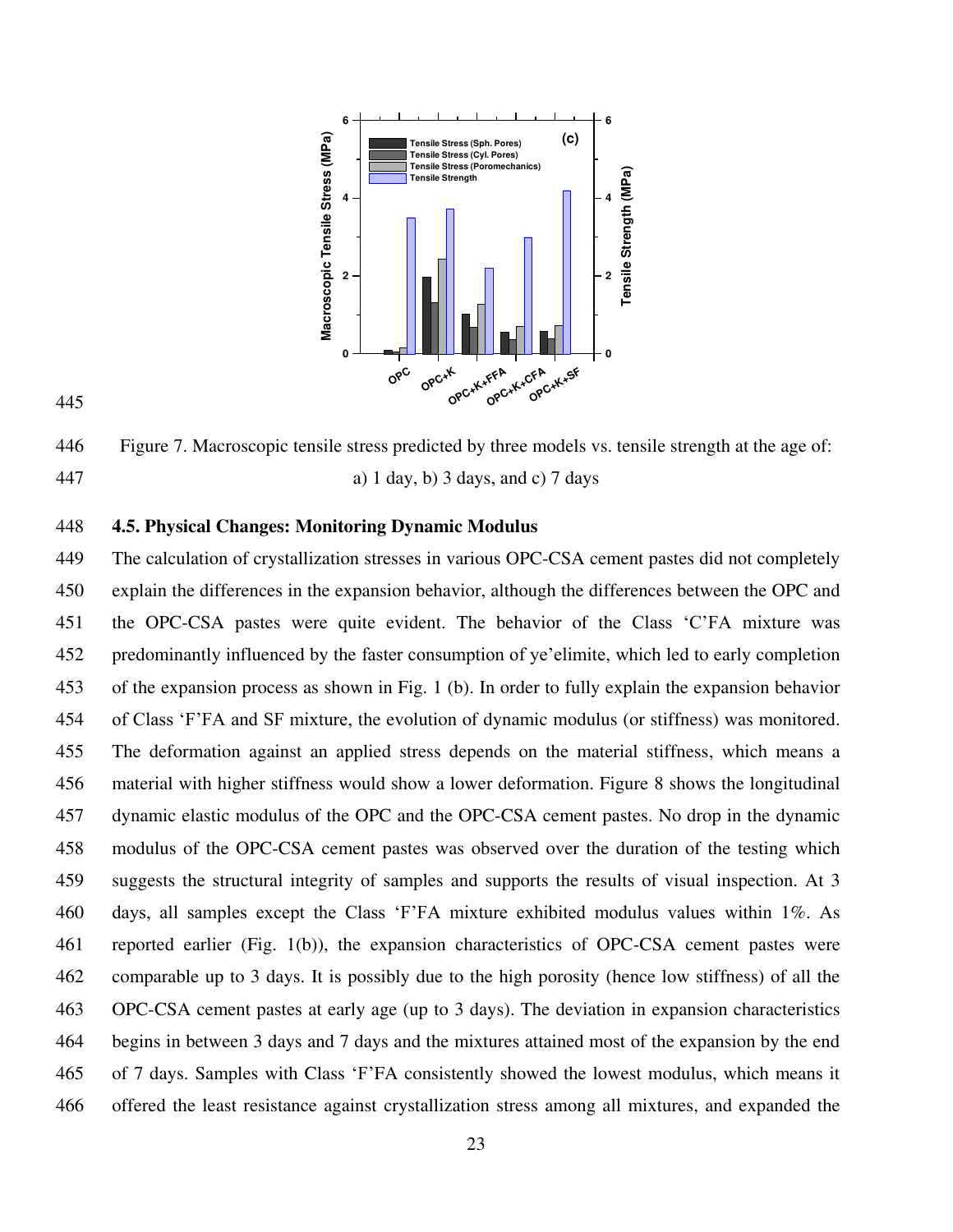467 most. Samples with silica fume showed the highest modulus at the end of 7 days, indicating the 468 maximum resistance against expansion. Hence, the modulus test suggests that the expansion 469 would be lower for the SF mixture and higher for the fly ash mixtures when the crystallization 470 stress is similar among them. Therefore, the evolution of dynamic modulus provides an insight 471 on expansion characteristics of Class ‗F'FA and SF mixtures, which could not be explained 472 solely based on evolution of ettringite content and rate of ye'elimite hydration. Additionally, the 473 evolution of microstructural features such as pore size distribution will influence the expansion 474 characteristics [27].

475

476



478 Figure 8. Longitudinal dynamic modulus of OPC and OPC-CSA pastes (Error bars represent the 479 standard deviation of three measurements)

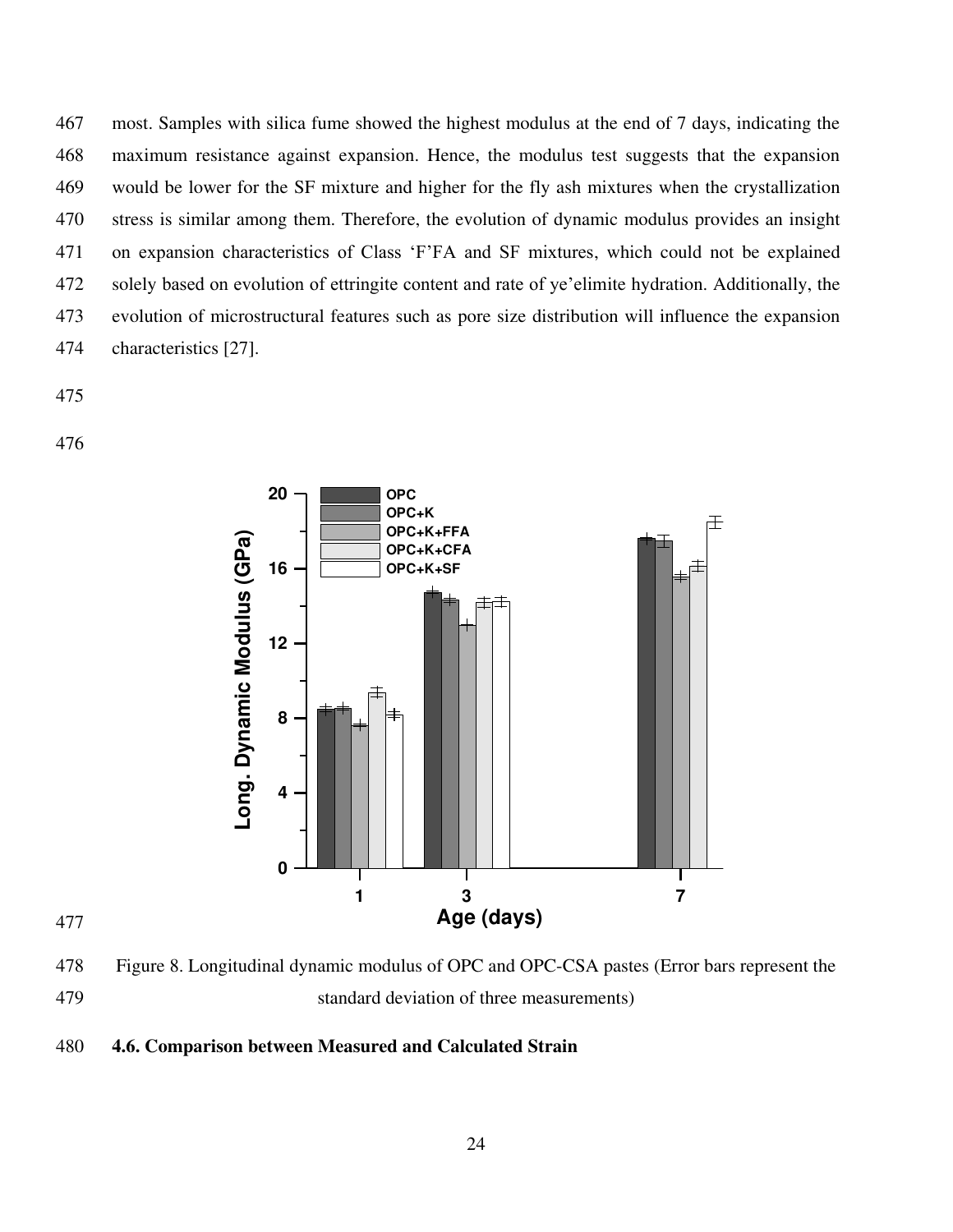481 In order to compare the measured strain with the calculated strain, a simple elastic approach was 482 undertaken to calculate the strain due to crystallization stress under the assumption of isotropic 483 and homogenous material. The longitudinal strain can be related to the crystallization stress,  $\sigma_c$ , 484 according to the following equation [71]:

485 
$$
\varepsilon = \frac{\sigma_c}{3} \left( \frac{1}{K} - \frac{1}{K_s} \right)
$$
 Eq. (13)

486 The bulk modulus (*K*) was calculated from the measured dynamic modulus (*E*) and assumed 487 Poisson's ratio of 0.2 for isotropic and homogenous matrix using the relation: *K=E/3(1-2ν)*, and 488 *Ks* was assumed to be 48 GPa [72]. Figure 9 compares the measured strains with the calculated 489 strain from 1 day through 7 days for CSA-based mixtures. It is evident that the observed strains 490 are 3-4 times larger than the calculated elastic strains. One reason for such mismatch could be 491 due to the assumption made in the calculation that the strain due to crystallization is elastic. The 492 influence of tensile creep is expected to be high at the early age [73]. As evident from the Fig. 9, 493 the trend of calculated expansion for the Class 'C'FA mixture matched reasonably well with the 494 observed expansion. Furthermore, both the calculated and the measured strains for the Class 495 ‗C'FA mixture were lower than that of the other mixtures. Although the observed expansion was 496 similar for all mixtures till 3 days, the calculated expansion of the OPC+K, OPC+K+‗F'FA and 497 OPC+K+SF mixtures were higher than that of the Class ‗C'FA mixture. Additionally, there was 498 not much increase in expansion of the mixtures beyond 3 days based on the elastic strain 499 calculation, however, the measured expansion was observed to increase until 7 days.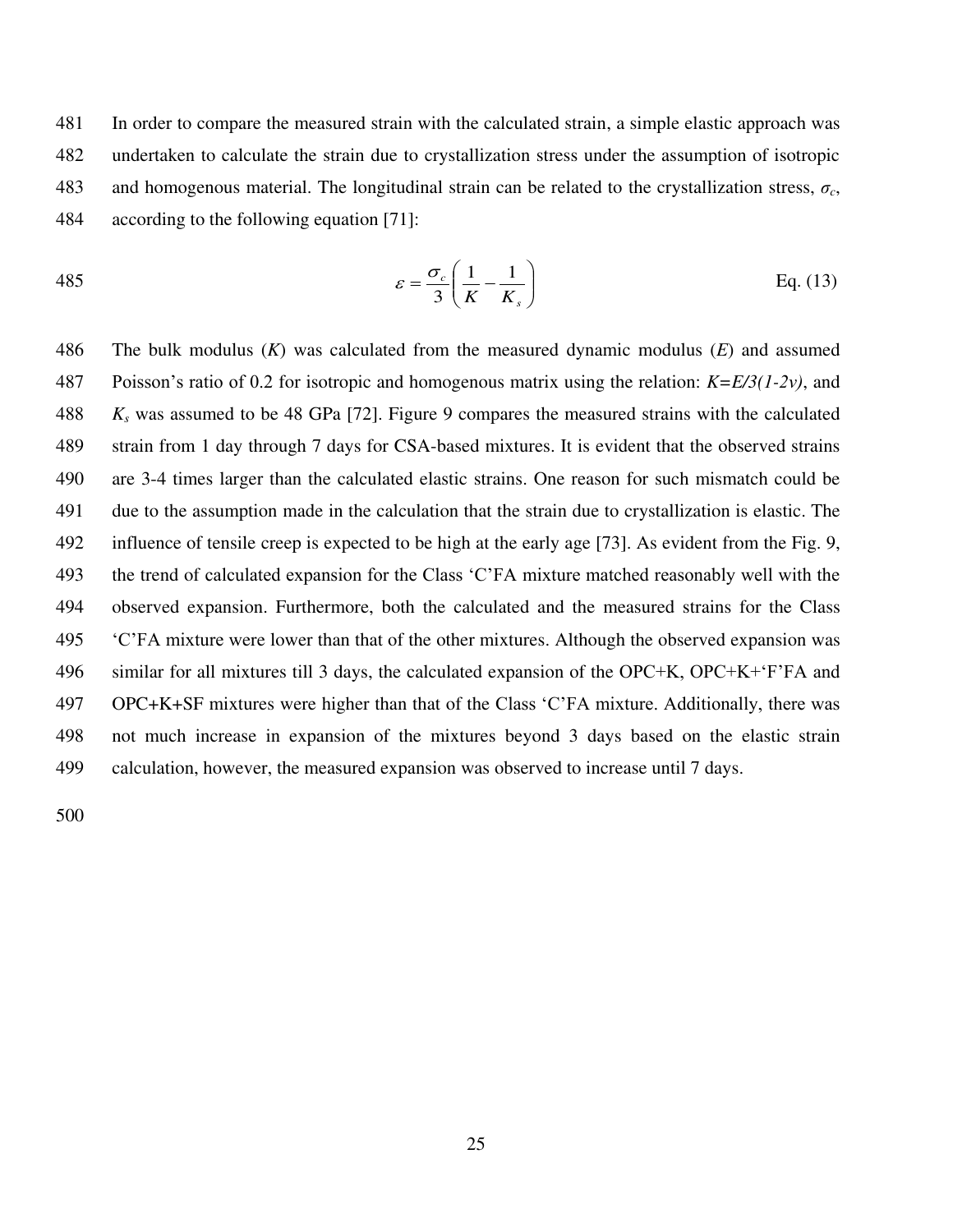

#### 501

502 Figure 9. Comparison between experimental and calculated elastic strain for various OPC-CSA 503 mixtures (bold and dashed lines represent experimental and calculated strains, respectively)

504 After monitoring the physical and chemical changes in the OPC-CSA cement pastes, it appears 505 that the modulus values of respective paste governed the expansion characteristics during 3-7 506 day period, especially for Class ‗F'FA and SF paste. The Class ‗C'FA paste ceased expanding 507 earlier than other mixtures due to faster consumption of ye'elimite, hence mainly governed by 508 chemical changes. Therefore, both physical and chemical changes should be monitored to fully 509 understand the expansion characteristics in CSA-based system. Furthermore, the evolution of 510 tensile creep and pore structure features in the presence of Class 'F'FA, Class 'C'FA and SF are 511 also expected to influence the expansion characteristics.

# 512 **5. Conclusions**

513 In this study, OPC-CSA cement pastes were examined in the presence of mineral admixtures and 514 the physico-chemical factors influencing expansion characteristics were studied. The following 515 conclusions can be drawn from this study: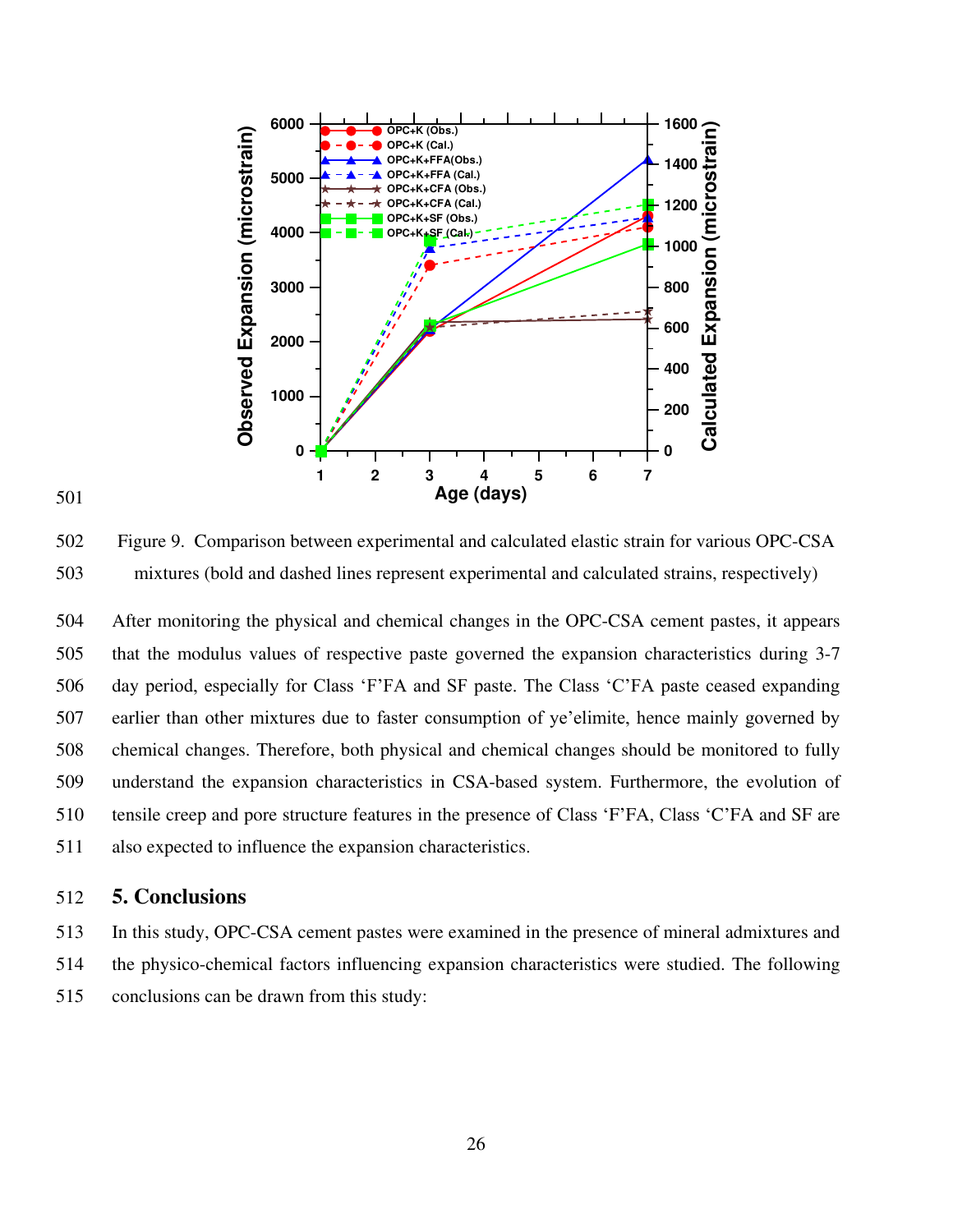- 516 All mixtures with CSA cement showed much higher expansion compared to the OPC 517 mixture. The mixture with Class ‗F'FA exhibited the highest expansion among all 518 mixtures, and the Class ‗C'FA mixture ceased expanding earlier than other mixtures.
- 519 Higher supersaturation levels of ettringite in the OPC-CSA cement pastes than the OPC 520 paste gave rise to crystallization stress, leading to increased expansion.
- 521 The crystallization stress in all the OPC-CSA pastes was found to be much higher than 522 the OPC paste at 1 day. The crystallization stress started decreasing with time and did not 523 change much after 7 days.
- 524 The crystallization stress at 1 day was found to be similar among all the OPC-CSA 525 cement pastes when the pore refinement, due to addition of mineral admixtures, is not 526 considered.
- 527 The expansion characteristics of Class 'F'FA and SF mixtures could be explained by 528 monitoring the evolution of elastic modulus, whereas the faster consumption of 529 ye'elimite appeared to have influenced the expansion of Class 'C'FA mixture.
- 530 The measured strains were found to be 3-4 times larger than the calculated strains based 531 on the elastic strain prediction from the crystallization stresses, indicating the effect of 532 early-age creep (tensile).

# 533 **Acknowledgements**

534 The authors gratefully acknowledge the financial support provided by Illinois Center for 535 Transportation and Illinois Department of Transportation to conduct part of this research. This 536 study was carried out in part in the Frederick Seitz Materials Research Laboratory Central 537 Facilities, University of Illinois. The assistance of Haiyang Zhao (previous undergraduate 538 student at the University of Illinois) and Jeevaka Somaratna (previous graduate student at the 539 University of Illinois) in conducting some of the experiments is highly appreciated. The authors 540 would also like to acknowledge the insightful discussions with Prof. George W. Scherer of 541 Princeton University and Dr. Jeffrey W. Bullard of National Institute of Standards and 542 Technology (NIST), Gaithersburg, MD, USA.

543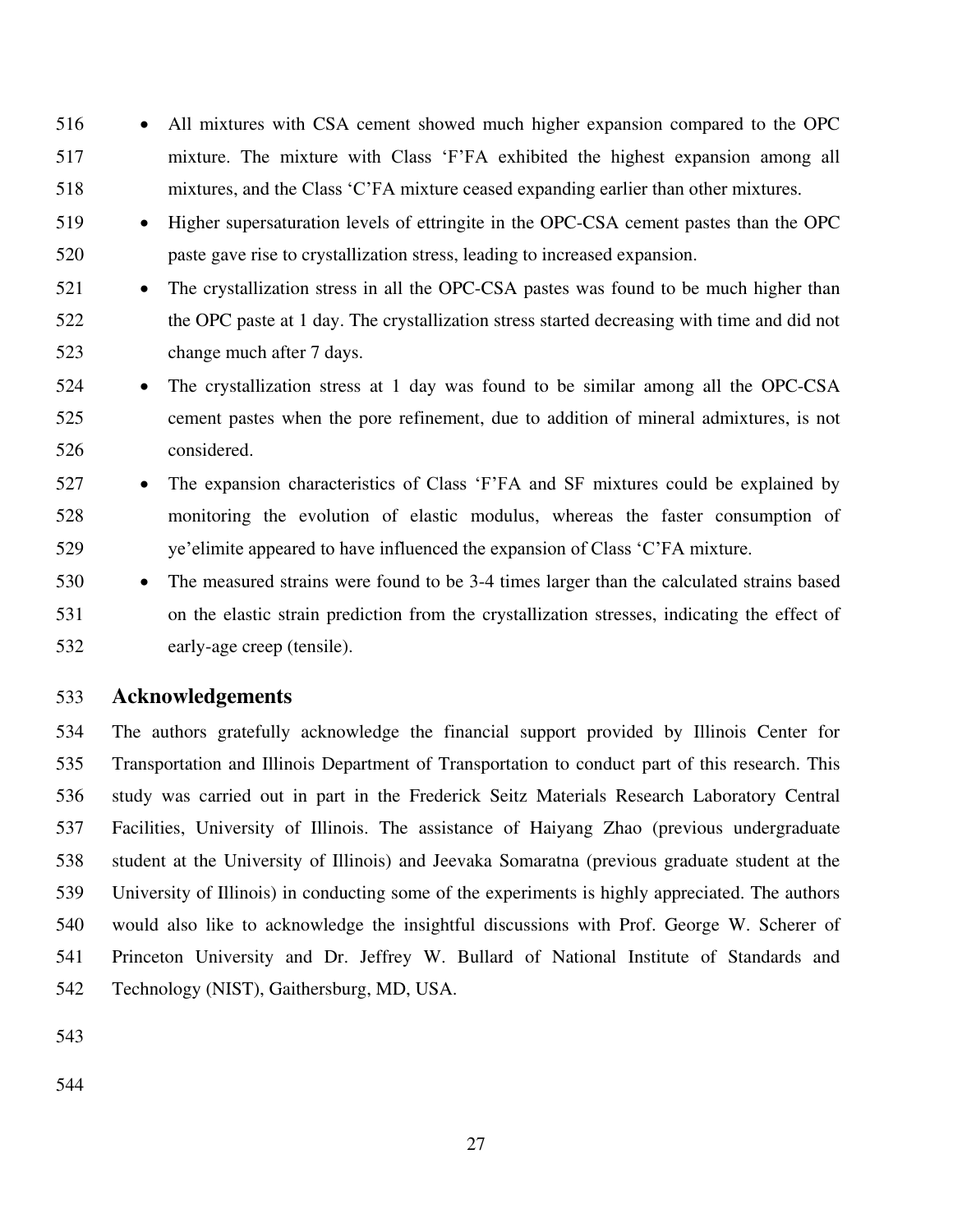#### 545 **References**

- 546 [1] A. Klein, C. Troxell, Studies of calcium sulfoaluminate admixtures for expansive 547 cements, Proc. ASTM. 58 (1958) 986-1008.
- 548 [2] G. L. Kalousek, Development of expansive cements, *Klein Symposium on Expansive*  549 *Cement Concretes*. ACI Sp. Pub.38 (1973) 1-19.
- 550 [3] M.M. Ali, S. Gopal, S.K. Handoo, Studies on the formation kinetics of calcium 551 sulphoaluminate, Cem. Concr. Res. 24 (1994) 715-720.
- 552 [4] P. Mehta, Investigations on energy-saving cements, *World Cement Technology*. 11 553 (1980) 166-177.
- 554 [5] G. Valenti, L. Santoro, R. Garofano, High-temperature synthesis of calcium 555 sulphoaluminate from phosphogypsum, *Thermochim. Acta*. 113 (1987) 269-275.
- 556 [6] S. Sahu, J. Havlica, V. Tomková, J. Majling, Hydration behaviour of sulphoaluminate 557 belite cement in the presence of various calcium sulphates, *Thermochim. Acta*. 175 (1991) 45-52.
- 558 [7] J. H. Sharp, C. D. Lawrence, R. Yang, Calcium sulfolauminate cements low-energy 559 cements, special cements or what?, *Adv. Cem. Res.* 11 (1999) 3-13.
- 560 [8] F. Glasser, L. Zhang, High-performance cement matrices based on calcium 561 sulfoaluminate–belite compositions, Cem. Concr. Res. 31 (2001) 1881-1886.
- 562 [9] L. Zhang, Microstructure and Performance of Calcium Sulfoaluminate Cements, PhD 563 Thesis. University of Aberdeen (2001). P.K. Mehta, Mechanism of expansion associated with 564 ettringite formation, Cem. Concr. Res. 3 (1973) 1-6.
- 565 [10] M. Collepardi, R. Turriziani, A. Marcialis, Paste hydration of  $4CaO.3Al<sub>2</sub>O<sub>3</sub>SO<sub>3</sub>$  in 566 presence of calcium sulphate, tricalcium silicate and dicalcium silicate, Cem. Concr. Res. 2 567 (1972) 213-223.
- 568 [11] P. K. Mehta, A. Klein, Investigations on the Hydration Products in System 569 4CaO.3Al<sub>2</sub>O<sub>3</sub>.SO<sub>3</sub>-CaSO<sub>4</sub>-CaO-H<sub>2</sub>O, Special Report-National Research Council. Highway 570 Research Board. (1966) 328-352.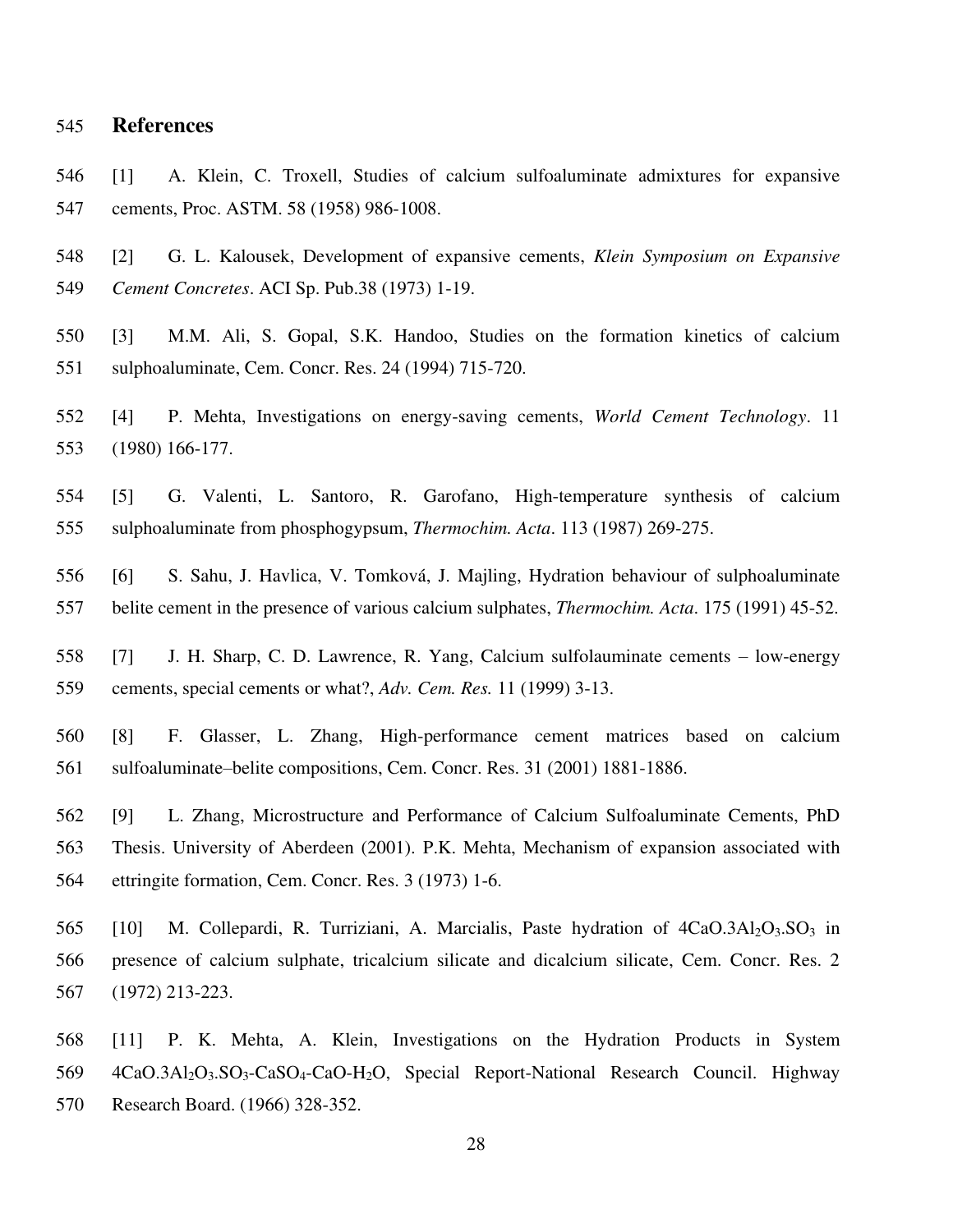- 571 [12] F. Winnefeld, S. Barlag, Calorimetric and Thermogravimetric Study on the Influence of 572 Calcium Sulfate on the Hydration of Ye'elimite, J. Therm. Anal. Cal. 3 (2010) 949-957.
- 573 [13] A. Cuesta, G. Álvarez-Pinazo, S.G. Sanfélix, I. Peral, M. A. G. Aranda, A. G. De la 574 Torre, Hydration Mechanisms of Two Polymorphs of Synthetic Ye'elimite, Cem. Concr. Res. 63 575 (2014) 127-136.
- 576 [14] C. W. Hargis, A. P. Kirchheim, P. J. M. Monteiro, E. M. Gartner, Early Age Hydration of 577 Calcium Sulfoaluminate (synthetic ye'elimite,  $C_4A_3\hat{S}$ ) in the presence of gypsum and varying 578 amounts of calcium hydroxide, Cem. Concr. Res. 48 (2013) 105-115.
- 579 [15] P.K. Mehta, Mechanism of expansion associated with ettringite formation, Cem. Concr. 580 Res. 3 (1973) 1-6.
- 581 [16] X. Ping, J. J. Beaudoin, Mechanism of Sulphate Expansion I. Thermodynamic Principle 582 of Crystallization Pressure, Cem. Concr. Res. 22 (1992) 631–640.
- 583 [17] G.W. Scherer, Stress from crystallization of salt, Cem. Concr. Res. 34 (2004) 1613-1624.
- 584 [18] R.J. Flatt, G.W. Scherer, Thermodynamics of crystallization stresses in DEF, Cem. 585 Concr. Res. 38 (2008) 325-336.
- 586 [19] C.W. Correns, Growth and dissolution of crystals under linear pressure, Discuss. Faraday 587 Soc. 5 (1949) 267-271.
- 588 [20] H. Freundlich, Colloid and Chemistry, Methuen London, 1926.
- 589 [21] M. Ish-Shalom, A. Bentur, Properties of type K expansive cement of pure components I. 590 Hydration of unrestrained paste of expansive component—Results, Cem. Concr. Res. 4 (1974) 591 519-532.
- 592 [22] T. Desbois, R. Le Roy, A. Pavoine, G. Platret, A. Feraille, A. Alaoui, Effect of gypsum 593 content on sulfoaluminate mortars stability, Eur. J. Environ. Civ. Eng. 14 (2010) 579-597.
- 594 [23] I.A. Chen, C.W. Hargis, M.C.G. Juenger, Understanding expansion in calcium 595 sulfoaluminate-belite cements, Cem. Concr. Res. 42 (2012) 51-60.
	- 29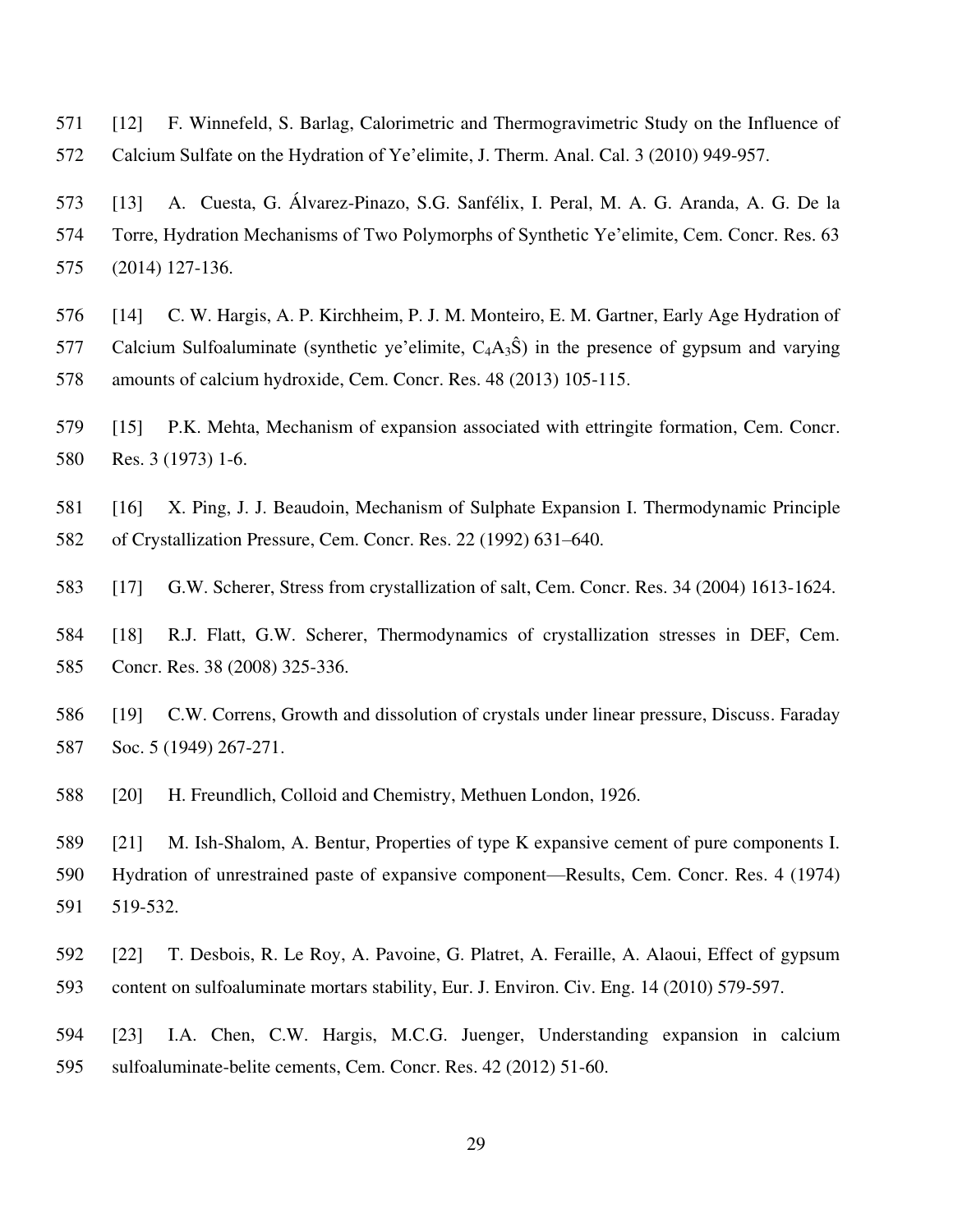- 596 [24] P.K. Mehta, F. Hu, Further evidence for expansion of ettringite by water adsorption, J. 597 Am. Ceram. Soc. 61 (1978) 179-181.
- 598 [25] W. Kurdowski, A. Thiel, On the role of free calcium oxide in expansive cements, Cem. 599 Concr. Res. 11 (1981) 29-40.
- 600 [26] M. Bianchi, F. Canonico, L. Capelli, M.L. Pace, A. Telesca, G.L. Valenti, Hydration 601 properties of calcium sulfoaluminate-portland cement blends, ACI SP (2009) 187-200.
- 602 [27] D. Gastaldi, F. Canonico, L. Capelli, L. Bianchi, M. Pace, A. Telesca, G. Valenti, 603 Hydraulic behaviour of calcium sulfoaluminate cement alone and in mixture with Portland 604 cement, Proc.  $13<sup>th</sup>$  Int. Congr. Chem. Cem. Madrid (2011).
- 605 [28] M.D. Cohen, C.W. Richards, Effects of particle sizes of expansive clinker on strength-606 expansion characteristics of Type K expansive, Cem. Concr. Res. 12 (1982) 717-725.
- 607 [29] I. Odler, J. Colan-Subauste, Investigations on cement expansion associated with ettringite 608 formation, Cem. Concr. Res. 29 (1999) 731-735.
- 609 [30] ACI 223-R, Guide for the Use of Shrinkage-Compensating Concrete, American Concrete 610 Institute, Farmington Hills, MI, 2010, 5 pp.
- 611 [31] R. Trauchessec, J. –M. Mechling, A. Lecomte, A. Roux, B. Le Rolland, Hydration of 612 ordinary Portland cement and calcium sulfoaluminate cement blends, Cem. Concr. Res. 56 613 (2015) 106-114.
- 614 [32] G. Le Saoût, B. Lothenbach, A. Hori, T. Higuchi, F. Winnefeld, Hydration of Portland 615 cement with additions of calcium sulfoaluminates, Cem. Concr. Res. 43 (2013) 81-94.
- 616 [33] M. García-Maté, A.G. De la Torre, L. León-Reina, M.A.G. Aranda, I. Santacruz, 617 Hydration studies of calcium sulfoaluminate cements blended with fly ash, Cem. Concr. Res. 54 618 (2013) 12-20.
- 619 [34] V. Živica, Properties of blended sulfoaluminate belite cement, Constr. Build. Mater. 14 620 (2000) 433-437.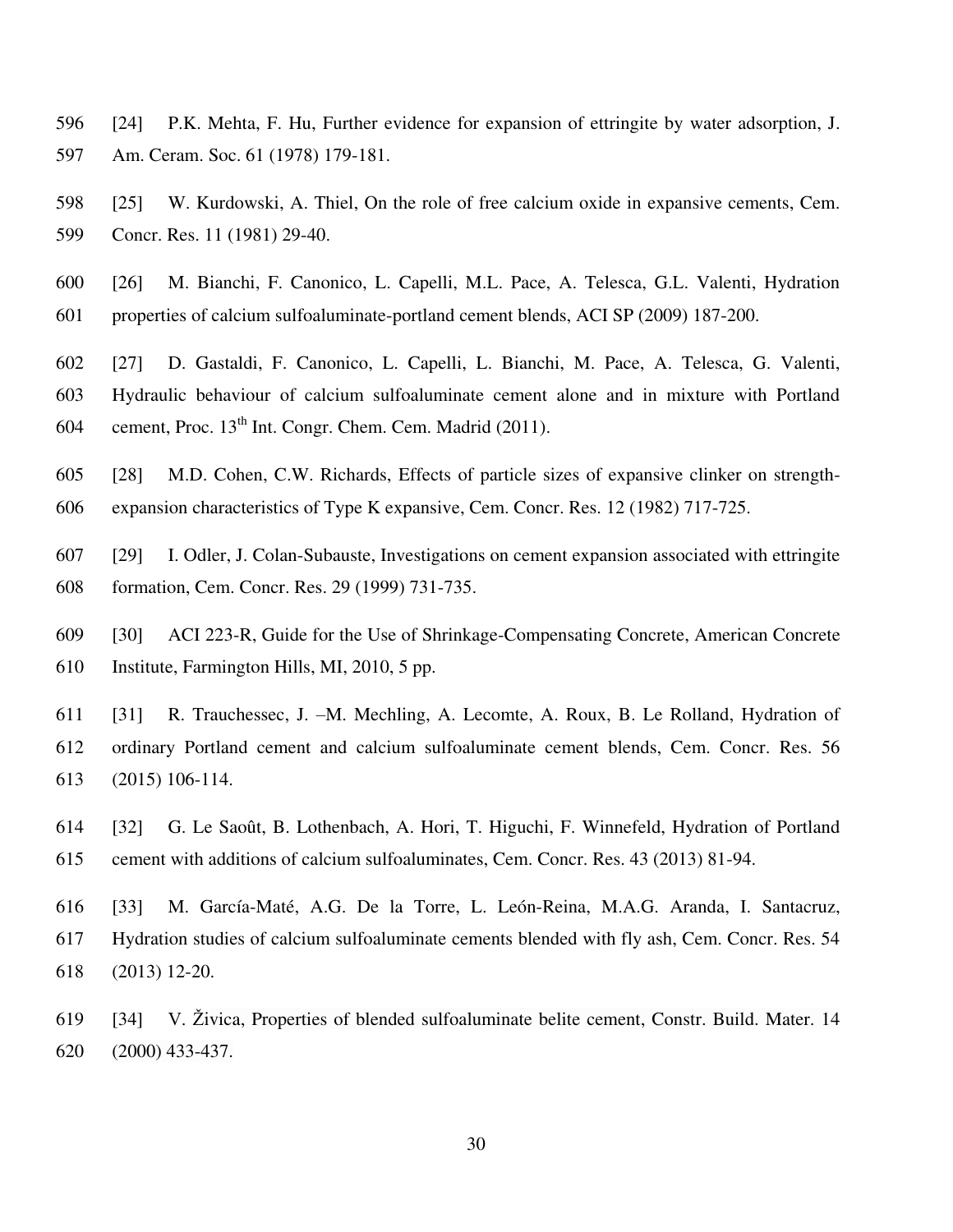- 621 [35] S. Ioannou, K. Paine, L. Reig, K. Quillin, Performance characteristics of concrete based 622 on a ternary calcium sulfoaluminate-anhydrite-fly ash cement, Cem. Concr. Comp. 55 (2015) 623 196-204.
- 624 [36] C. Lobo, M. Cohen, Hydration of type K expansive cement paste and the effect of silica 625 fume: I. Expansion and solid phase analysis, Cem. Concr. Res. 22 (1992) 961-969.
- 626 [37] K.J. Folliard, M. Ohta, E. Rathje, P. Collins, Influence of mineral admixtures on 627 expansive cement mortars, Cem. Concr. Res. 24 (1994) 424-432.
- 628 [38] B. Mather, "A Discussion of the Paper "Theories of Expansion in Sulfoaluminate-Type 629 Expansive Cements: Schools of Thought," by M.D. Cohen, Cem. Conr. Res. 14 (1984) 603-609.
- 630 [39] L. Zhang, G. W. Scherer, Comparison of methods for arresting hydration of cement, 631 Cem. Concr. Res. 41 (2011) 1024–1036.
- 632 [40] H. Rietveld, A profile refinement method for nuclear and magnetic structures, Journal of 633 applied Crystallography. 2 (1969) 65-71.
- 634 [41] A. De La Torre, S. Bruque, M. Aranda, Rietveld quantitative amorphous content analysis, 635 J. Appl. Crystallogr. 34 (2001) 196-202.
- 636 [42] R. Barneyback Jr., S. Diamond, Expression and analysis of pore fluids from hardened 637 cement pastes and mortars, Cem. Concr. Res. 11 (1981) 279-285.
- 638 [43] T. Chappex, K. Scrivener, Alkali fixation of C–S–H in blended cement pastes and its 639 relation to alkali silica reaction, Cem. Concr. Res. 42 (2012) 1049-1054.
- 640 [44] B. Lothenbach, Thermodynamic equilibrium calculations in cementitious systems, Mater. 641 Struct. 43 (2010) 1413-1433.
- 642 [45] D. Rothstein, J.J. Thomas, B.J. Christensen, H.M. Jennings, Solubility behavior of Ca-, 643 S-, Al-, and Si-bearing solid phases in Portland cement pore solutions as a function of hydration 644 time, Cem. Concr. Res. 32 (2002) 1663-1671.
- 645 [46] D. Damidot, B. Lothenbach, D. Herfort, F. Glasser, Thermodynamics and cement 646 science, Cem. Concr. Res. 41 (2011) 679-695.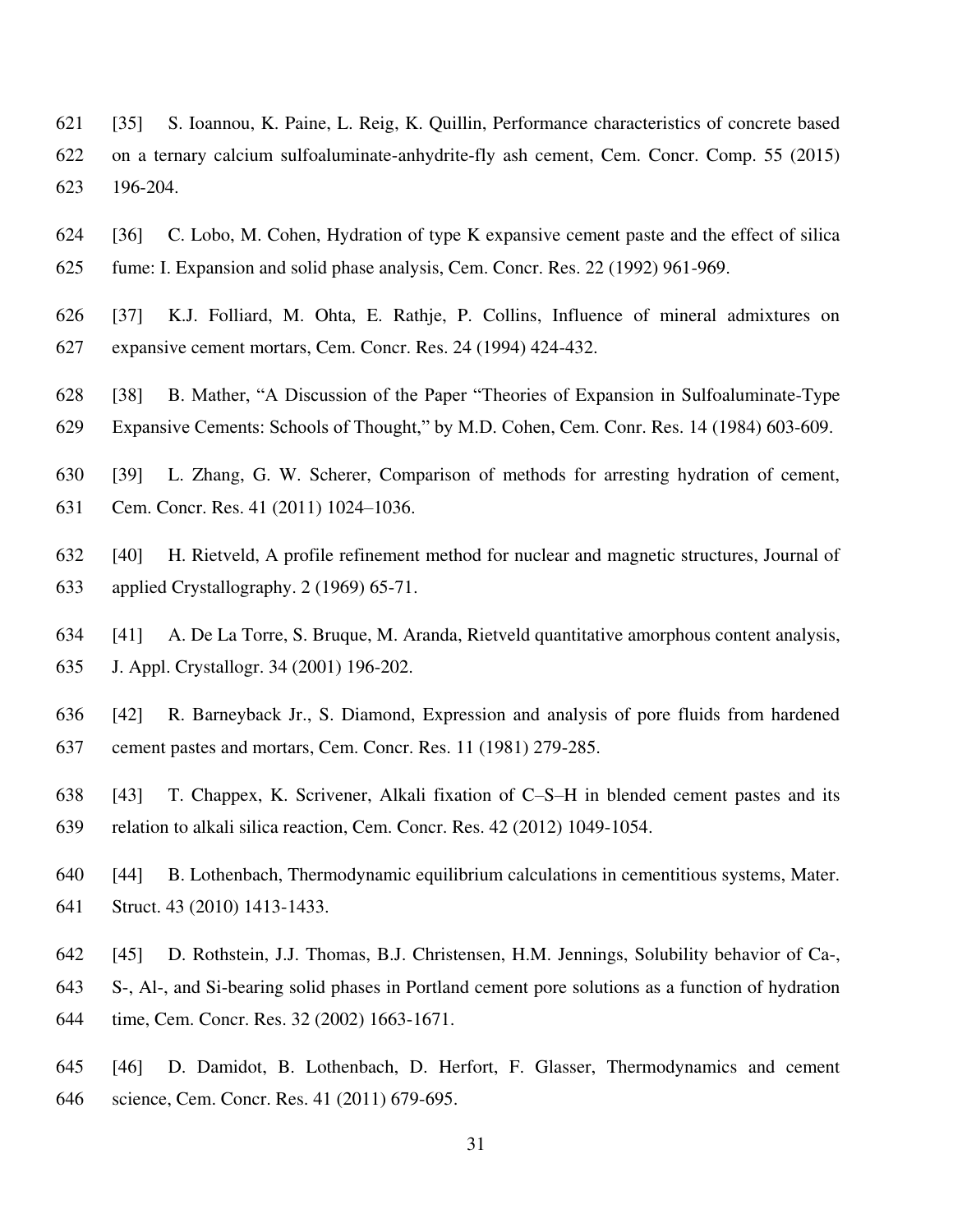- 647 [47] R.B. Perkins, C.D. Palmer, Solubility of ettringite  $(Ca_6[A(OH)_6]_2(SO_4)_3 \cdot 26H_2O)$  at 5– 648 75°C, Geochim. Cosmochim. Acta. 63 (1999) 1969-1980.
- 649 [48] C.J. Warren, E.J. Reardon, "The solubility of ettringite at  $25^{\circ}$ C," Cem. Concr. Res. 24 650 (1994) 1515-1524.
- 651 [49] D. K. Nordstrom, J. L. Munoz, Geochemical Thermodynamics, Blackwell, Boston, 1988.
- 652 [50] T. Wagner, D. A. Kulik, F. F. Hingerl and S. V. Dmytrieva, "GEM-Selektor geochemical 653 modeling package: TSolMod library and data interface for multicomponent phase models," The 654 Canadian Mineralogist, 50 (2012) 1173-1195.
- 655 [51] D. A. Kulik, T. Wagner, S. V. Dmytrieva, G. Kosakowski, F. F. Hingerl, K. V. 656 Chudnenko and U. R. Berner, "GEM-Selektor geochemical modeling package: revised algorithm 657 and GEMS3K numerical kernel for coupled simulation codes," Comp. Geosci. 17 (2013) 1-24.
- 658 [52] T. Matschei, B. Lothenbach and F. P. Glasser, 'Thermodynamic properties of Portland 659 cement hydrates in the system  $CaO-AI_2O_3SiO_2-CaSO_4-CaCO_3-H_2O$ , Cem. Concr. Res. 37 660 (2007) 1379-1410.
- 661 [53] R. L. Day and B. K. Marsh, "Measurement of porosity in blended cement pastes," Cem. 662 *Concr. Res.*, 18 [1] 63-73 (1988).
- 663 [54] P. Chaunsali, S. Lim, P. Mondal, D. H. Tobias, D. H. Tobias, Factors Influencing the 664 Early-Age Volume Change of Expansive Cements Relevant for Bridge Deck Concrete, *Trans. Res. Board 92nd* 665 *Annual Meeting*. [13-3748] (2013).
- 666 [55] P. Chaunsali, P. Mondal, Influence of calcium sulfoaluminate (CSA) cement content on 667 expansion and hydration behavior of various ordinary Portland cement-CSA blends, J. Am. 668 Ceram. Soc. 1-8 (2015).
- 669 [56] C. Famy, K. Scrivener, A. Atkinson, A. Brough, Influence of the storage conditions on 670 the dimensional changes of heat-cured mortars, Cem. Concr. Res. 31 (2001) 795-803.
- 671 [57] W. Kunther, B. Lothenbach, K.L. Scrivener, On the relevance of volume increase for the 672 length changes of mortar bars in sulfate solutions, Cem. Concr. Res. 46 (2013) 23-29.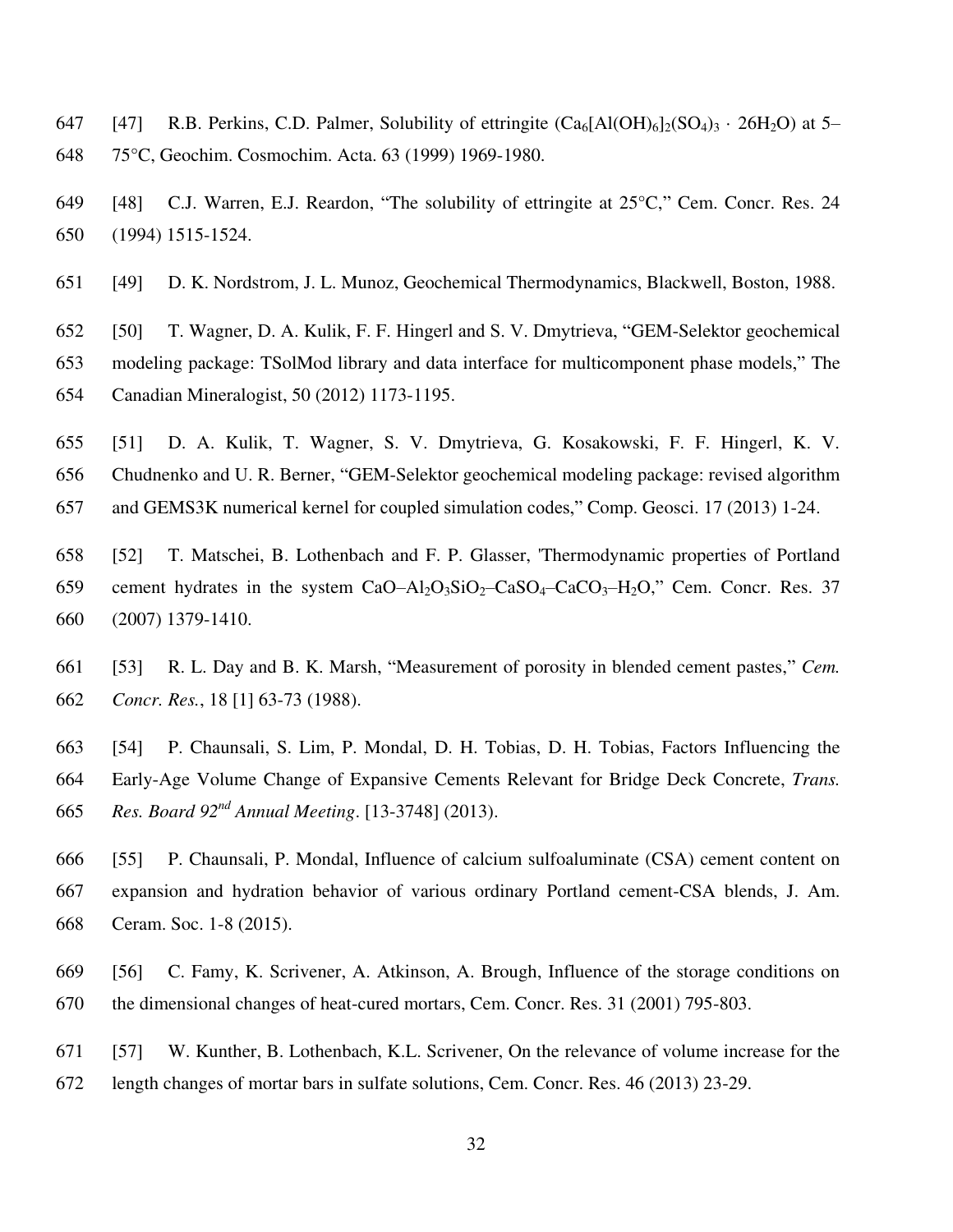- 673 [58] P. Chaunsali, P. Mondal, Influence of Mineral Admixtures on Early-age Behavior of
- 674 Calcium Sulfoaluminate Cement, *ACI Mat. J.* 112 (2015) 59-68.
- 675 [59] M. Andac, F. Glasser, Pore solution composition of calcium sulfoaluminate cement, Adv. 676 Cem. Res. 11 (1999) 23-26.
- 677 [60] F. Winnefeld, B. Lothenbach, Hydration of Calcium Sulfoaluminate Cements 678 Experimental Findings and Thermodynamic Modelling, Cem. Concr. Res. 40 (2010) 1239-1247.
- 679 [61] H.F. Taylor, Cement Chemistry, Thomas Telford, 1997.
- 680 [62] M. H. Shehata, M.D.A. Thomas, R. F. Bleszynski, The effects of fly ash composition on 681 the chemistry of pore solution in hydrated cement pastes, Cem. Concr. Res. 29 (1999) 1915- 682 1920.
- 683 [63] J. Bizzozero, C. Gosselin, K.L. Scrivener, Expansion mechanisms in calcium aluminate 684 and sulfoaluminate systems with calcium sulfate, Cem. Concr. Res. 56 (2014) 190-202.
- 685 [64] S. Timoshenko, J. Goodier, Theory of elasticity, 3<sup>rd</sup> Ed. McGraw-Hill, New York, 1970.
- 686 [65] O. Coussy, Deformation and stress from in-pore drying-induced crystallization of salt, J. 687 Mech. Phys. Solid. 54 (2006) 1517-1547.
- 688 [66] S. Ghabezloo, J. Sulem, S. Guédon, F. Martineau, J. Saint-Marc, Poromechanical 689 behaviour of hardened cement paste under isotropic loading. Cem. Concr. Res. 38(2008) 1424- 690 1437.
- 691 [67] R.M. Espinosa-Marzal, A. Hamilton, M. McNall, K. Whitaker, G. W. Scherer, The 692 chemomechanics of crystallization during rewetting of limestone impregnated with sodium 693 sulfate, J. Mater. Res. 26 (2011) 1472-1481.
- 694 [68] R. J. Flatt, F. Caruso, A. M. A. Sanchez and G. W. Scherer, "Chemo-mechanics of salt 695 damage in stone,‖ Nat. Comm*.* 5 (2014).
- 696 [69] M. Balonis, F. P. Glasser, The density of cement phases, Cem. Concr. Res. 39 (2009) 697 733-739.